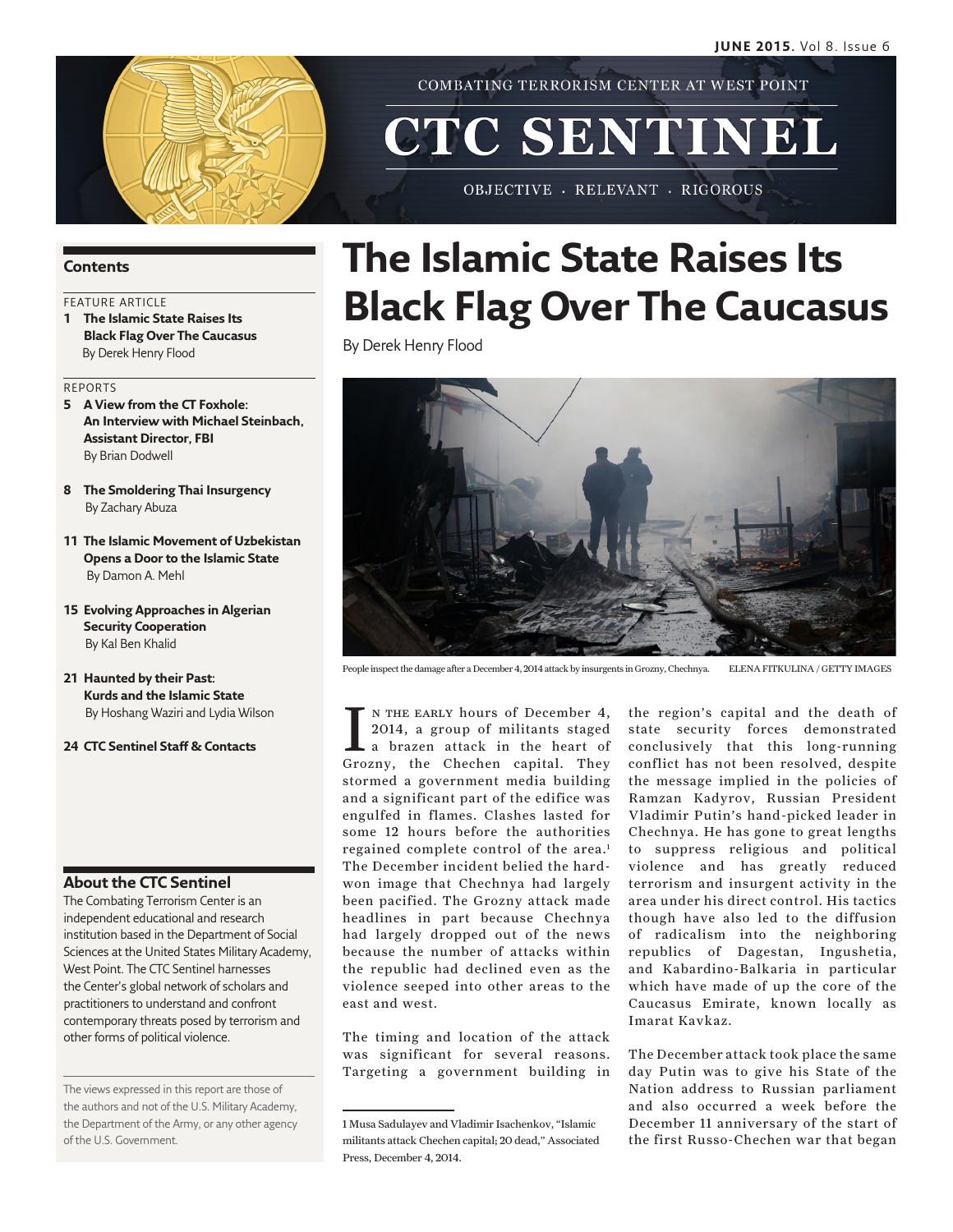in 1994.<sup>2</sup> The attack did little though to force a reassessment of the insurgency in the Caucasus. A more glamorous battle in the Levant continues to attract fighters away from Russia and at the same time is weakening the indigenous fight for autonomy, which is slowly adopting additional radical Islamist characteristics.

With the emergence of the Islamic State in Syria and Iraq, there has been an ongoing tug-of-war among the jihadi fighters in the North Caucasus about whether to remain autonomous, affiliate themselves with al-Qa`ida's core leadership, or follow the Islamic State. By June 21, 2015, it appears that the Islamic State had won the day. An audio recording was posted to YouTube stating that the mujahideen of Dagestan, Chechnya, Ingushetia, and Kabardino-Balkaria have sided with Islamic State's leader Abu Bakr al-Baghdadi. 3 Baghdadi's spokesman Abu Mohammed al-Adnani subsequently released an audio recording on June 23 proclaiming the Islamic State's acceptance of *bay`a* of North Caucasian militant leaders.4 The Caucasus Emirate has now been subsumed into the Islamic State's sphere as a province that would be known as Vilayat Kavkaz or Wilayat Qawqaz in Arabic. The Islamic State's chosen leader in the North Caucasus is Rustam Aselderov (aka Abu Mukhammad Kadarsky),<sup>5</sup> the former emir of the Caucasus Emirate's Vilayat Dagestan sector and notably also a non-Chechen. He could be in conflict with Magomed Suleymanov, the yet-to-be confirmed leader of the rump Caucaus Emirate, leaving the future of the Caucasus Emirate in question.

#### **Leadership Decapitation as Strategy**

Putin ascended to power largely based on his resolve to end the war in Chechnya by any means at the disposal of the Russian state. The management of the Chechen conflict under his predecessor,

former Russian President Boris Yeltsin, can be considered the nadir of post-Soviet Russian power,<sup>6</sup> particularly the Khasavyurt Accord. General Alexander Lebed and then Chechen rebel President Aslan Maskhadov signed that deal in August 1996 to end the first Russo-Chechen war, but it also resulted in Chechnya becoming de facto independent and referring to itself as the Chechen Republic of Ichkeria.<sup>7</sup> Much of Putin's, and by extension Kadyrov's, policy is based on rectifying the military and diplomatic blunders of the early post-Soviet period.

There is one consistent thread throughout the Russian Federation's fight for control of the North Caucasus that began in late 1994, and that is the successive elimination of rebel leaders. The killing of Emir Aliskhab Kebekov in Buinaksk district, Dagestan on April 19,  $2015<sup>8</sup>$  is the latest in a series of assassinations that accompanied the conflict's steady evolution from a Chechen-centric ethno-nationalist insurgency to the present radical jihadi war that affects a cluster of forlorn countries stretching from the Caspian to Black Sea. In 2014, Kebekov, a *qadi* (sharia judge), had reluctantly succeeded the late Doku Umarov as emir of the Caucasian Emirate. While Moscow may trumpet his death as yet another decisive step in the now decades-long counterinsurgency, there is no indication that yet another leadership decapitation will bring the anti-Russian resistance to its knees.

Despite a long-running series of targeted killings, Russian authorities and their proxies in southern Muslim-majority republics have remained unable to extinguish the smoldering discontent. Russians or their agents have killed Dzokhar Dudaev in 1996, Zelimkhan Yaderbiyev in 1997, Aslan Maskhadov in Tolstoy-Yurt in 2005, Abdul-Halim Sadulayev in Argun in 2006, and

Doku Umarov in 2013. Each blow to the rebel leadership has demonstrably led to increased radicalization among the militants. Early nationalist leaders such as Dudaev and Maskhadov were willing to negotiate. Negotiations with today's underground insurgent leaders would be unthinkable. It is arguable that Russia's attempts to retain one tiny secessionist republic, with all the mass casualties that have ensued, have instead accelerated the radicalization of Islamists throughout the region. The further fighters were pushed into the mountains as the security cordon tightened in the North Caucasus, the more ideologically oriented they became as their isolation deepened. Now the Federal Security Service (FSB) and military must contend with a declared Islamic State *wilayah* on their soil.

#### **The Radicalization of Grievances**

The Caucasus was at the edge of historical Islamic expansion. Two schools of Sunni Islam, Shafi'i and Hanafi, were common in the region.9 Comparatively moderate by today's standards, two principle Sufi orders, the Naqshabandiyya and the Qadiriyya,10 took hold during a period overlapping the Tsarist colonization and Caucasian wars of the mid-19th century. Though salafism in the North Caucasus, and Dagestan in particular, predates the Soviet collapse, $<sup>11</sup>$  it is now</sup> visibly resurgent, aided by broader trends in global Islam and the increased technological connectivity of what was once a remote backwater of the *umma* (Islamic community).

There are other problems emerging with Russian policy. Putin chose to strengthen the state security apparatus and elevate mid-level strongmen, most notably Ramzan Kadyrov. This is potentially problematic for Moscow. Kadyrov, in particular, has become so emboldened that he views his local administration as being beyond Russian

8 "Russia says Islamist rebel leader Kebekov 'neutralised,'" Agence France Presse, April 20, 2015.

<sup>2</sup> Thomas de Waal, "20 Years On, Chechnya Still Traumatized by War," *The Moscow Times*, December 10, 2014. 3 Maria Antonova, "Russia's Caucasus Islamists 'pledge allegiance' to IS," Agence France Presse, June 24, 2015. 4 "Russia's Caucasus Islamists 'Pledge Allegiance' To IS," Radio Free Europe/Radio Liberty, June 24, 2015. 5 "Islamic State moves in on al-Qaeda turf," BBC Monitoring, June 25, 2015.

<sup>6</sup> Anatol Lieven, *Chechnya: Tombstone of Russian Power*  (New Haven: Yale University Press, 1999), p. 142-144. 7 Dmitri Trenin, *The End of Eurasia: Russia on the Border Between Geopolitics and Globalization*, (Washington DC, Carnegie Endowment for International Peace, 2002), pp. 61, 171.

<sup>9</sup> Walter Richmond, *The Northwest Caucasus: Past, Present, Future*, (New York: Routledge, 2008), p. 161. 10 Anna Zelkina, *In Quest for God and Freedom: The Sufi Response to the Russian Advance in the North Caucasus*, (New York: New York University Press, 2000), p. 229. 11 Roland Dannreuther and Luke March, *Russia and Islam: State, Society and Radicalism*, (New York: Routledge, 2010), p.138.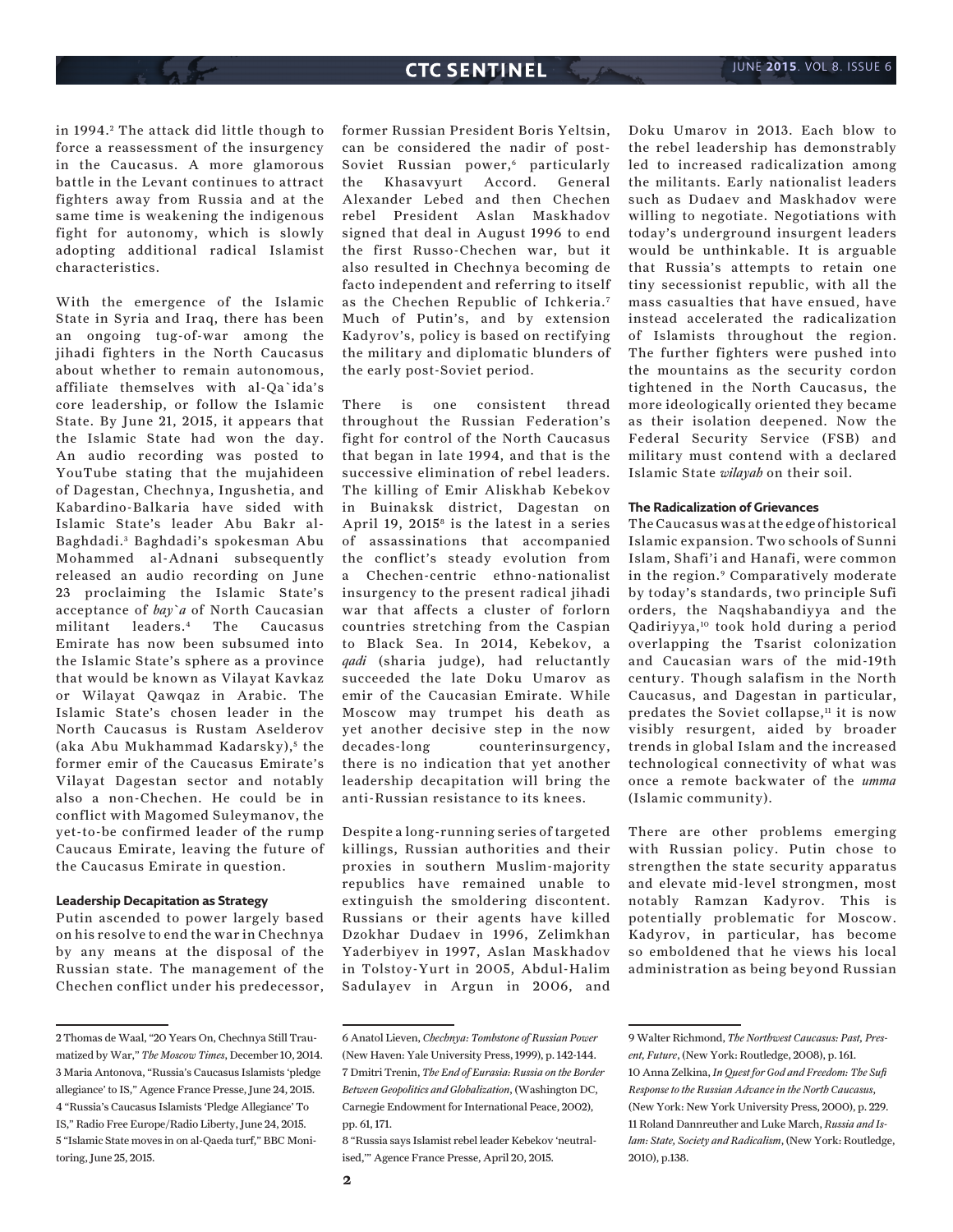federal constrictions.12 Much of Putin's strategy to contain separatism in the North Caucasus depended on power being delegated to Kadyrov. Arguably, those efforts have failed.

As it spread through the region, the insurgency has become more radical and more a part of the militant transnational Islamist movement. The push for Chechen independence had originally been more anti-authoritarian in nature and was fed by the anger stirred up by the Stalinist-like deportations of 1994. Now, the young fighters in the Caucasus are more likely to pursue global jihad to its current locus in Syria and Iraq. Part of this trend is simply logistical and part is ideological. Once in Turkey, which is a fairly straightforward process for Georgians and Azerbaijanis, the porous Syrian border presents relatively few obstacles. In Syria or Iraq, jihadis are presented with the opportunity to contest the so-called near enemy, that is, the forces of the Assad regime, Kurdish militias, Iraqi federal forces, Iranian-sponsored Shia militias, and anyone else who stands in the way of controlling the Umayyad caliphate capital of Damascus or the Abbassid caliphate capital of Baghdad.

One near-term positive for the Russian authorities is that the battle for control against the near enemy in the Russian Federation's southwestern tier has far less appeal with the decline of Sufi-inflected nationalism. But the insurgency has not simply evaporated.

#### **The Post-Chechen Caucasus Emirate**

Aliskhab Kebekov's ascent to the top leadership role in the evolving insurgency waged by the Caucasus Emirate was notable because he was not a battle-hardened Chechen, but an ethnic Avar from Dagestan. The selection of another Avar, Magomed Suleymanov (aka Abu Usman Gimry), to replace Kebekov (according to Heydar Jemal, the chairman of the Islamic Committee of Russia<sup>13</sup>) would be even more notable. If confirmed by insurgent

sources, Suleymanov's appointment would seem to indicate that the North Caucasus insurgency has shifted shape again. Avar control of insurgency is not unheard of. In the 30-year struggle to subdue Muslims in the same region during the 19th century, the rebellion's two legendary leaders, Qazi Muhammed and Imam Shamil, were both Avars.

Control of the insurgency by non-Chechen Avars also highlights the move in its center of gravity to Dagestan, where radical Islamist thought is on the rise and violence is rife. Once the nationalist independence movement was irrevocably re-framed in Islamist tenets by Doku Umarov in October 2007, the course of the insurgency has continued to metastasize far beyond the Chechen republic. Goals have also changed. Rather than mere secession from the Russian Federation as early Chechen nationalists had envisioned, the primary aim has become the implementation of sharia.

As the situation in the Caucasus devolved from all-out war to a lowintensity conflict, global attention ebbed. Fatigue set in among ordinary Chechens themselves, even as the newly proclaimed emirate was divided into the six principle *vilayats* (provinces) of Dagestan, Nokhchiycho (Chechnya), Ghalghaycho (Ingushetia)14 United Vilayat of Kabardia, Balkaria, and Karachai, Nogai Steppe, and Cherkessia.

Kebekov's tenure as emir was marked by growing fissures in the Caucasus Emirate. Though on the surface such internal schisms may appear to be the result of the "strong horse-weak horse" dynamic among radical jihadis, they are also symptomatic of inept leadership, ego-driven disputes among leaders at the *jamaat*15 level, and financial struggles, even as the jihad is not uniformly popular.

The cracks began to show in November 2014, when the leader of Aukhov jamaat, Suleiman Zaylanabidov, broke with the emirate to pledge *bay`a* to the Islamic State's al-Baghdadi.16 Zaylanabidov was subsequently killed as he tried to pass through a police checkpoint on June 6, 2015.17 In the wake of Zaylanabidov's death and the Caucasus Emirate's expressed allegiance, Islamic State leaders likely perceive that they are in direct conflict with Russia. Russia has territory to secure while Islamic State has an expansionist caliphate to feed.

#### **Fundamental Divisions**

The Caucasus Emirate remained under increasing strain since Umarov's death. The Islamic State's jihad in Syria and Iraq has secured jihadi ideological preeminence in those countries and has pulled in recruits and resources that might otherwise have gone to the fight in the North Caucasus.

The Caucasus Emirate de facto involved itself in Syria by letting the most well known foreign fighter faction, Jaish al-Mujahireen wal-Ansar, anoint itself as the emirate's official representative in the Syrian conflict. Until recently, Jaish al-Mujahireen wal-Ansar was led by Salakhuddin Shishani, a Georgian national like Umar al-Shishani. The two rival "Chechen" leaders in Syria are actually Kists—a distinct cultural group descended from 19th Century Chechen and Ingush migrants—from the Pankisi Gorge in northeastern Georgia's Kakheti region. Salakhuddin Shishani was born Faisula Margoshvili in Duisi, Pankisi's principle town, less than five kilometers from the village of Birkiani where his bitter rival Umar Shishani was raised. Salakhuddin Shishani is a veteran of the 2nd Russo-Chechen war,18 which may be why he has kept his movement in Syria aligned with the Caucasus Emirate's leadership.

The vast international media attention focused on the Levant has made it difficult for jihadi leaders in the North Caucasus to recruit and retain the fighters needed to sustain their ongoing

<sup>12 &</sup>quot;Russian Interior Ministry Slams Kadyrov's 'Shoot-To-Kill' Remark," Radio Free Europe/Radio Liberty, April 23, 2015.

<sup>13 &</sup>quot;Jamal: New Leader 'Caucasus Emirate' is Magomed Suleimanov," Caucasian Knot, May 28, 2015.

<sup>14</sup> The Ghalghaycho (Ingushetia) appears to include the Republic of North Ossetia-Alania which is a majority Orthodox Christian enclave in the otherwise Muslimmajority North Caucasus.

<sup>15</sup> *Jaamats* are a subdivision of Vilayats.

<sup>16 &</sup>quot;In Dagestan, one of the emirs of the Aukhov militants sworn to the leader of the 'Islamic State,'" Caucasian Knot, November 27, 2014.

<sup>17 &</sup>quot;Russia says militant adhering to ISIS killed in Dagestan," Associated Press, June 6, 2015. 18 Author emails with former Middle East analyst at Georgia's Ministry of Internal Affairs, June 7, 2015.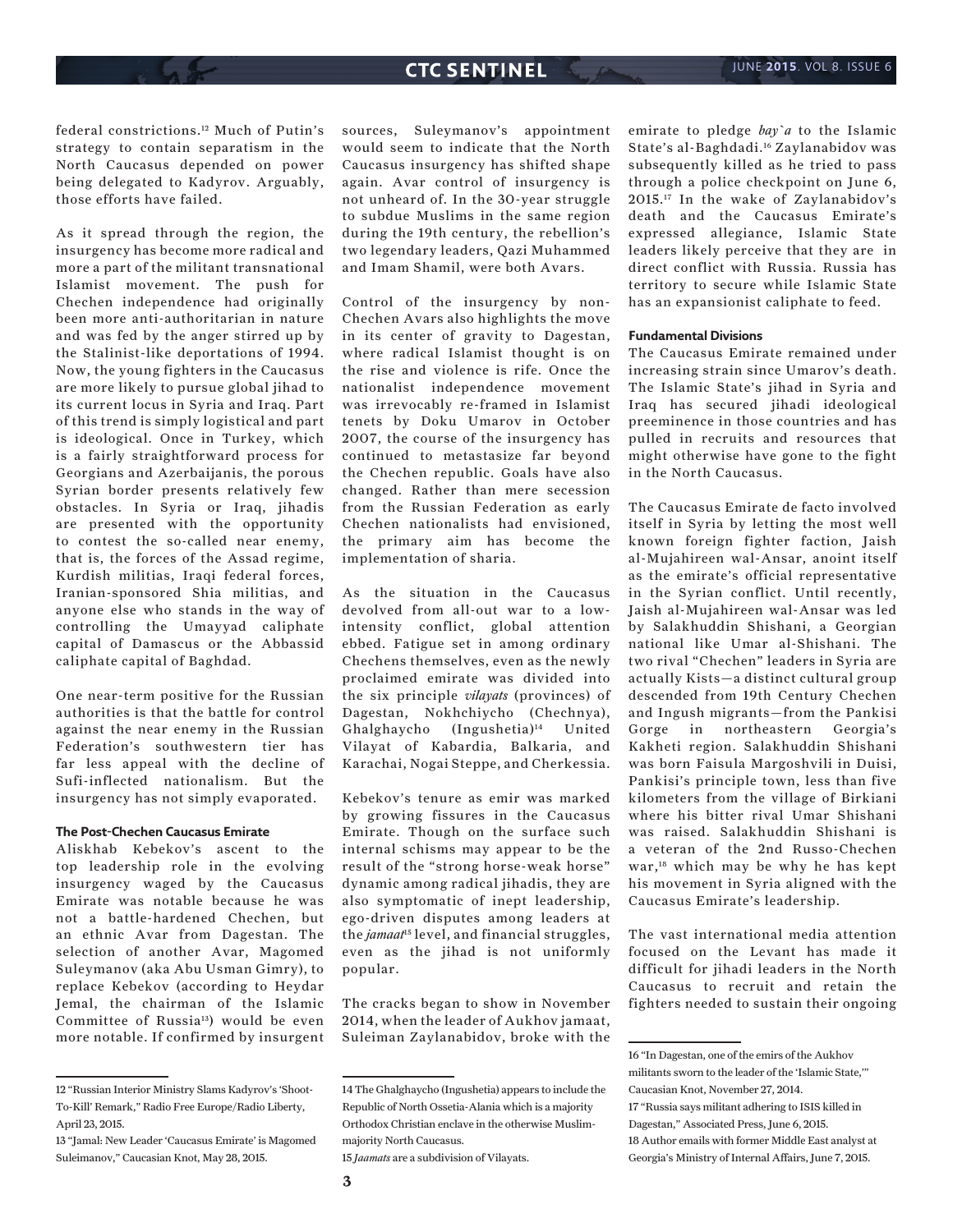insurgency. Islamic State ideologues have taken advantage of the Caucasus Emirate's weakened status to stress that their movement is ideologically superior to that of local insurgent leaders in the Caucasus.

As the security situation in Chechnya continued to harden under Kadyrov and in late 2012 and into 2013 the conflict in northern Syria became increasingly fragmented, the Caucasus Emirate struggled to stay relevant. One of Umarov's key challenges in the latter period of his leadership was to keep his insurgency's agenda focused on local issues in the face of the popularity of Syria as the preeminent destination for foreign fighters. Umarov vacillated on endorsing North Caucasians joining the jihad in Syria until it became unavoidable. The Caucasus Emirate is in essence now kept alive mostly on social networks and its fighters only clash occasionally with security forces, while the Islamic State controls territory and is intensifying its appeal as it attempts to form a new state.

The Islamic State, however, sought to expand during 2014 and disputes between the two movements escalated into diametric opposition. The Caucasus Emirate was forced to acknowledge it could not avoid some level of involvement in the Syrian conflict, particularly in light of the new generation of younger commanders that had quickly risen to prominence in the Levant, such as Salakhuddin Shishani, the now deposed emir of the Jabhat al-Nusra-aligned Jaish al-Mujahireen wal-Ansar, who pledged *bay`a* to the Caucasus Emirate. Salakhuddin Shishani has since been deposed for alleged transgressions that would stoke *fitna* (intra-Muslim discord) by an internal sharia court according to a Facebook account purportedly run by Jaish al-Mujahireen wal-Ansar but the movement still claims to fights on in Aleppo Governorate despite such intense discord.19

Since the caliphate was declared in June 2014, 20 Caucasians already assimilated

into the Islamic State have seen their belief that they were participating in the sole, legitimate jihad justified while those fighting at home were seen as guilty of a form of ethno-linguistic nationalism, even though that fight was the Caucasus Emirate's raison d'être. Even so, the continued allegiance of the Jaish al-Mujahireen wal-Ansar to the Caucasus Emirate<sup>21</sup> dilutes the Islamic State's triumphal absolutism, which seeks total submission rather than a web of alliances.

The head of the Chechen-led Vilayat Nokhchicho, Aslan Byutukayev (aka Emir Khamzat) pledged fealty to Baghdadi in mid-June.<sup>22</sup> Byutukayev is a pivotal militant figure in Chechnya and was singled out by Kadyrov as the prime suspect in the December 2014 raid in Grozny.<sup>23</sup> His defection was a severe blow to the group that may have sparked its current situation, especially as he was once widely mentioned as a natural successor to Umarov as the leader of the Caucasus Emirate.

For many years the Kremlin vociferously claimed to be fighting "Wahabis" in the Caucasus, and seemed unable to distinguish between Chechen nationalists and genuine Islamists. Now with the faded Chechen nationalist movement kinetically irrelevant on the ground, the Islamized intra-militant struggle for the North Caucasus is intricately interlinked to the war in Syria and Iraq. Until now, the Islamic State paid scant attention to ideological and theological schisms within the wider Caucasus, there can be no denying Baghdadi has found significant utility in the skilled Chechen, Kist, and other Caucasian fighters active in Syria and Iraq. The Caucasus Emirate, meanwhile, is barely hanging on in its home base. It is pressed hard by local

23 "Chechnya homes targeted after Grozny militant attack," BBC News, December 10, 2014.

and federal state actors in the Russian Federation while the Islamic State has been busy winning hearts and minds in the Dagestan vilayat and making inroads into other vulnerable regions. The latest transformation in the Caucasus Emirate's plight, highlighted by its inability to confirm a new emir indicates that a purely anti-Russian resistance may be a thing of the past.

The future of the insurgency in the North Caucasus remains highly uncertain. The rump Caucasus Emirate can now only lay claim to its Nogai Steppe and Cherkessia vilayats, which were never key nodes in the insurgency. The current struggle for power and influence is being disproportionately influenced externally by actors on the Syrian battlefield, several of whom in fact originate from the South Caucasus. The movement of Caucasian jihadis to Syria and Iraq suits Moscow's purposes in several distinct ways. It bolsters Russia's policy of arming the embattled regime of Bashar al-Assad in Damascus.<sup>24</sup> The far more glamorized war there encourages local-regional fighters to wage jihad outside the Russian Federation or its so-called 'near abroad,'<sup>25</sup> and the Putin government can claim that that it has been fighting international terrorism26 as it has professed for many years in its southern republics, rather than an indigenous insurgency motivated by local grievances. Now that the jihad in the North Caucasus has unequivocally been subsumed into the larger transnational jihad helmed by the Islamic State, Moscow will likely be forced to reappraise its current security calculus for the Russian Federation's most violent region.

<sup>19</sup> See Russian-language Facebook posts from the account "Jma Sham" dated June 8, June 10, and June 24, 2015.

<sup>20</sup> Sylvia Westfall, "After Iraq gains, Qaeda offshoot

claims Islamic "caliphate," Reuters, June 30, 2014. 21 Liz Fuller, "North Caucasus Fighters in Syria Pledge Allegiance to Umarov's Successor," Radio Free Europe/ Radio Liberty, March 31, 2014.

<sup>22</sup> Chechnya: Oath to Emir Khamzat (Vilayat Nokhchicho) to Abu Bakr al-Baghdadi, June 13, 2015, infochechen.com. The source audio recording purported to be Byutukayev has since been removed by You Tube administrators.

<sup>24</sup> Jonathan Saul. "Russia steps up military lifeline to Syria's Assad – sources," Reuters, January 17, 2014. 25 Murad Batal al-Shishani, "Chechens drawn south to fight against Syria's Assad," BBC Arabic, November 20, 2013.

<sup>26</sup> Fiona Hill, "Putin and Bush in Common Cause? Russia's View of the Terrorist Threat After September 11," Brookings Institution, Summer 2002.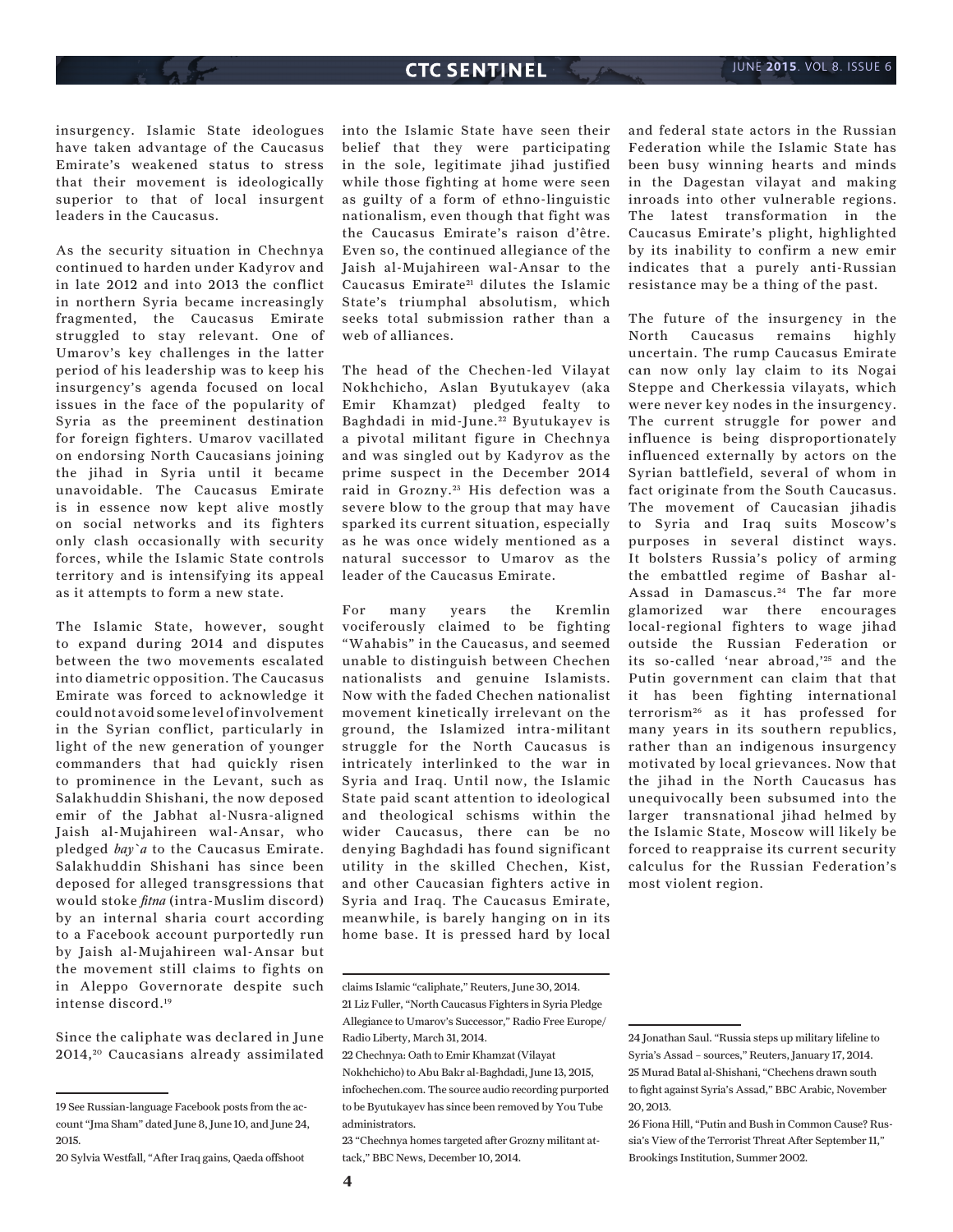## **A View from the CT Foxhole: An Interview with Michael Steinbach, Assistant Director, FBI**

By Brian Dodwell

*Assistant Director Michael B. Steinbach has led the FBI Counterterrorism Division since July 2014. He began his career in the FBI in 1995 after seven years as an aviator in the U.S. Navy. Over the course of his 20-year career he has served as manager of FBI operations at Guantanamo Bay, deputy on-scene commander for FBI operations in Afghanistan, legal attaché in Israel, assistant section chief for the International Terrorism Operations Section, Counterterrorism Division, and deputy director for Law Enforcement Services at the CIA's Counterterrorism Center. Before taking his current post, Mr. Steinbach served as special agent in charge of the FBI's Miami Division.*

**CTC:** You have had some very interesting counterterrorism assignments in the FBI over the past dozen years that include serving in Afghanistan alongside the military (and others) and being assigned to the CIA's Counterterrorism Center. How have the role and capabilities of the FBI in this interagency fight evolved during this time period?

**Steinbach:** The evolution over the last couple decades for the FBI has certainly been in the interagency arena, with an especially strong working relationship being developed with the military. If you go back before 9/11 and you look at the relationship we had with DoD [U.S. Department of Defense] and you compare that to today, it would look vastly different. It's a much more thorough relationship, it's a much more agile relationship, and it's an even more functional relationship.

**CTC:** From a capabilities perspectives how do you feel that the FBI has evolved? The mission given to the FBI after 9/11 was "never again." How do you feel the FBI's capability to achieve what is obviously an almost impossibly high standard has developed?

**Steinbach:** You are absolutely right. When you look at our mission set to detect and disrupt, we are really being asked to prevent the crime before it happens. And we have learned throughout our history that, whether we are talking about terrorism, drugs, or some other violations, you really have to take the fight overseas. You cannot sit in Miami, for example, and wait for the drugs and the dealers to come to Miami. You have to be forward leaning and go to the point of origin. In the case of the drug example, that was primarily Central and South America. It is the same model for counterterrorism. We can't sit in the homeland and wait for the actors to plot and then come to the US. We have to be overseas. So, our overseas position and role has greatly expanded.

**"When you look at our mission set to detect and disrupt, we are really being asked to prevent the crime before it happens."**

The military has played a significant role in our ability to do this. Since 9/11 there have been several different conflict zones which are breeding grounds for terrorists and plots, so the FBI needs DoD in order to work in those environments. Clearly as a law enforcement agency we don't have the tools, necessarily, to work independently in conflict zones, and so lashing up with DoD in such locations is a benefit for both of us.

It is important to remember that the world is quite small these days. Maybe 30–50 years ago what happened in a small corner of the globe didn't really have any impact on the U.S. homeland. However, in today's world, with technology and other factors, what is found in the far corners of the world may have a direct impact on and direct connection to the United States, and that is really why and how our relationship with DoD became one of the most fundamental evolutions for the FBI over the last decade plus.

**CTC:** As our global military footprint is scaled back, however, what impacts does this have on your organization in terms of what it will be asked to take on in this evolving environment? Does the FBI pull back as well, or will it be asked to expand to fill that void, albeit in a different capacity?

**Steinbach:** We are definitely not being asked to pull back. If anything, it is a greater presence overseas. So, in some cases, as DoD leaves a space, we may be asked to step in and provide assistance to indigenous forces, whether it is intelligence or law enforcement, to help them build and develop their capacity. But just because we leave conflict zones does not mean there aren't lots of places in the world where DoD operates in some form, and where the FBI can take advantage of the military's ability to reach into those locations from afar, and where the FBI will look to the military as the action arm.

**CTC:** Have we come far enough in this evolution and development of our counterterrorism architecture? In what areas are further enhancements to our CT capabilities, policies, or authorities needed in order to get us where we need to be?

**Steinbach:** I can look at the question in two ways. First, when you look at our capabilities and the technologydriven world we live in, it requires us to continue to invest in technology to stay abreast of the changing landscape, so that we can continue to leverage our resources and do our job. Second, we have done a good job over the last 20 years of developing a joint interagency working environment with our Joint Terrorism Task Force model. But as I said before, the world is small, and we need to take that same model and apply it internationally. We have great relationships with our Western allies, but the way that we do business is through diplomatic channels, and diplomacy takes time. Terrorists don't follow that road map or timeline. We have to develop a more agile and quick way to deal with our international partners, in much the same way we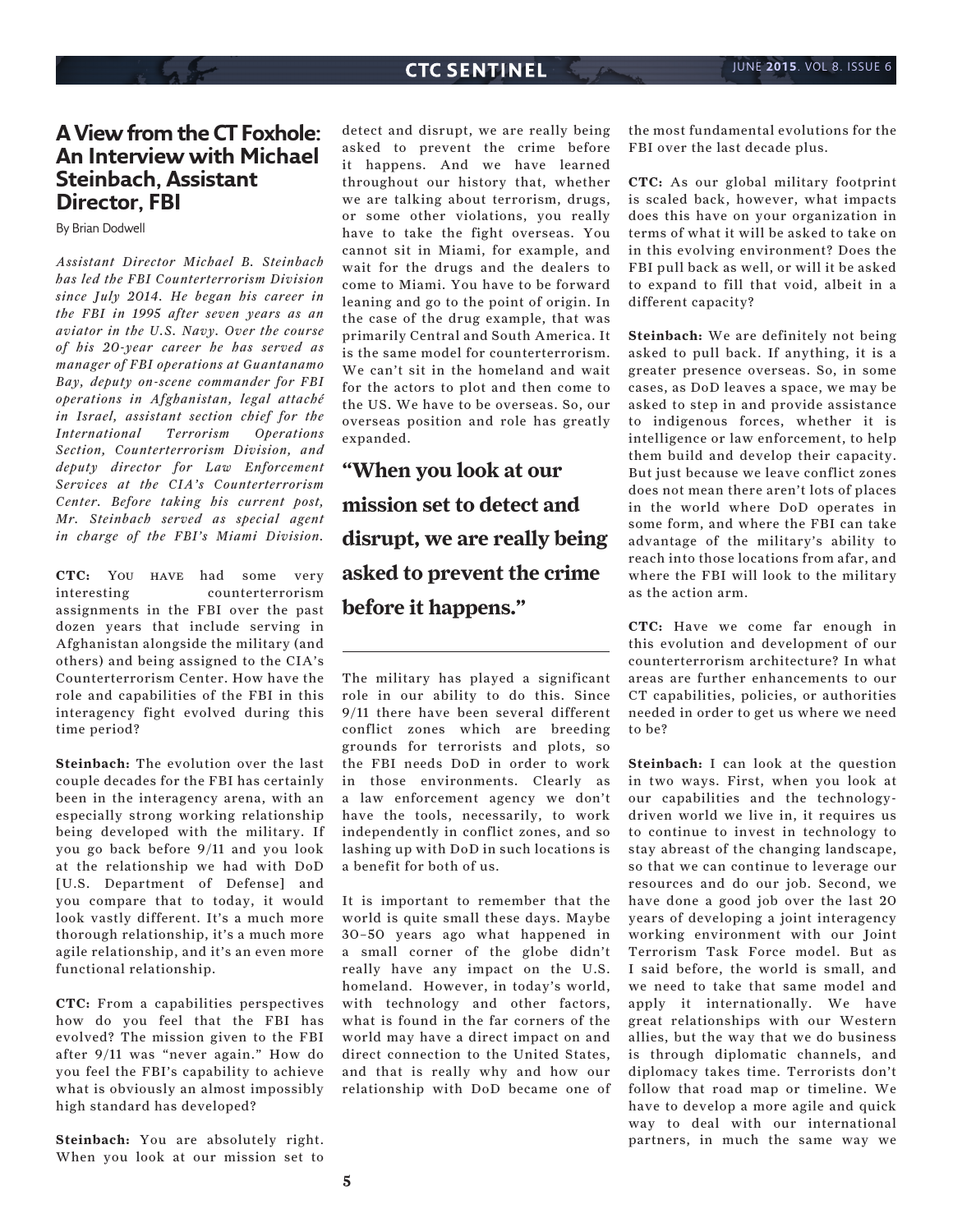now deal with our state and local law enforcement partners.

**CTC:** You have publicly discussed your concerns about the growing gap between adversary use of technology and our own technology and laws—the "going dark" phenomenon<sup>1</sup> as you have called it. Is this a technological problem that we have to solve, or a policy problem? Or both?

**Steinbach:** It is actually a three pronged problem. First, it is a legislative problem. We need the laws to catch up to technology. There are laws on the books, so we are not asking for new or enhanced authorities. We are asking for existing authorities to be updated and made relevant. There is a law called CALEA [Communications Assistance for Law Enforcement Act]. It applies to telecommunications providers and it requires them to provide technological assistance when law enforcement has a court order permitting collection. Much of today's communications, however, are not through traditional telecommunications providers. They are through Internet Service Providers and social media and other companies that aren't bound by CALEA. So, we need our legislature to take a look and update the laws and make them relevant to today's environment. Second, it is a public relations problem. We have to get past the [Edward] Snowden concern and inform the public again that we are not asking for new, invasive authorities. We are looking to act on a court order or legal authorities to collect what we should collect so we can prevent a crime or a terrorist incident. Third is the technology challenge. Many of the companies don't have the technological capability to achieve these goals, so we need to work with those companies to develop technological solutions. So, it is really a three-part problem.

**CTC:** One of the things the CT community has struggled with is measuring effectiveness in this fight. How can we develop measurable and useful metrics to assess the effectiveness of our CT

efforts? What metrics are most useful to you in determining whether the FBI's CT actions are having the desired impact on the adversary and on our security more broadly?

**Steinbach:** I'll keep it very simple. Fortunately or unfortunately, the only metric that counts is terrorist incidents, and the baseline is zero. So if there are no terrorist attacks in the United States, we succeed; if a terrorist succeeds in conducting an attack in the U.S. or against U.S. interests abroad, we fail. And that's really the bottomline metric.

**CTC:** How would you evaluate and prioritize the various terrorist threats we face? Obviously much of the public

**"The only metric that counts is terrorist incidents, and the baseline is zero. So if there are no terrorist attacks in the United States, we succeed; if a terrorist succeeds...we fail."**

focus is on the Islamic State. Is this focus justified, or does it distract from other threats?

**Steinbach:** I think we need to separate what the American public and the media focuses on versus what we focus on. In many cases they aren't the same thing. The way we prioritize our threats is though an intelligence-based process. We examine threats from a national perspective and then a cityspecific perspective. We take a look at what the intelligence is telling us, and identify what don't we know and what we do know about a particular threat. So we prioritize the threats we face based on what our collection and our investigations tell us across the landscape of the homeland and also worldwide. Having said all that, ISIL [the Islamic State in Iraq and the Levant] is certainly one of the most important areas of focus for the FBI in the terrorism arena.

**CTC:** How does the Islamic State threat differ from that posed by al-Qa`ida over the past decade or so?

**Steinbach:** How al-Qa`ida and ISIL have approached things is different. Al-Qa`ida was a more organized structural model, and plotting [against the United States.] was more centralized as compared to ISIL, which seems to have a more diffuse model. They have certainly used technology and modern communications (in the form of social media) much more effectively than al-Qa`ida ever did. So there are a number of differences between al-Qa`ida 15 years ago and ISIL today, but I think you could argue it's perhaps an evolution of the same type of threat.

**CTC:** How has the nature of the domestic jihadist threat evolved in the past few years? Many of these American jihadis have shifted their support over from al-Qa`ida to the Islamic State. How has this changed the nature of the threat, or your approach to combating it?

**Steinbach:** I think it starts with ISIL's propaganda. They are very effective at marketing their brand, and one of their propaganda streams is a Westernfocused message that has influenced many of these former al-Qa`idafollowing jihadists and brought them to their brand. The last couple years has seen a fundamental shift in how the message is pushed out. We previously had recognized the emergence of the internet as a paradigm shift because the internet allowed for anonymity, it allowed for someone in the United States to no longer have to travel to a foreign location to train, to radicalize; you could now do all of that from the comfort of your own home.

I would argue in the past two or three years another paradigm shift has taken place and that is social media. Social media is fundamentally different than the "traditional" internet, because even though the previous sites could be anonymous, you still had to go to them, find the sites (some of them passwordprotected), and reach out, whereas jihadi users of social media, with its

<sup>1</sup> Michael B. Steinbach, Assistant Director, Counterterrorism Division, Federal Bureau of Investigation, Statement Before the House Homeland Security Committee, June 3, 2015.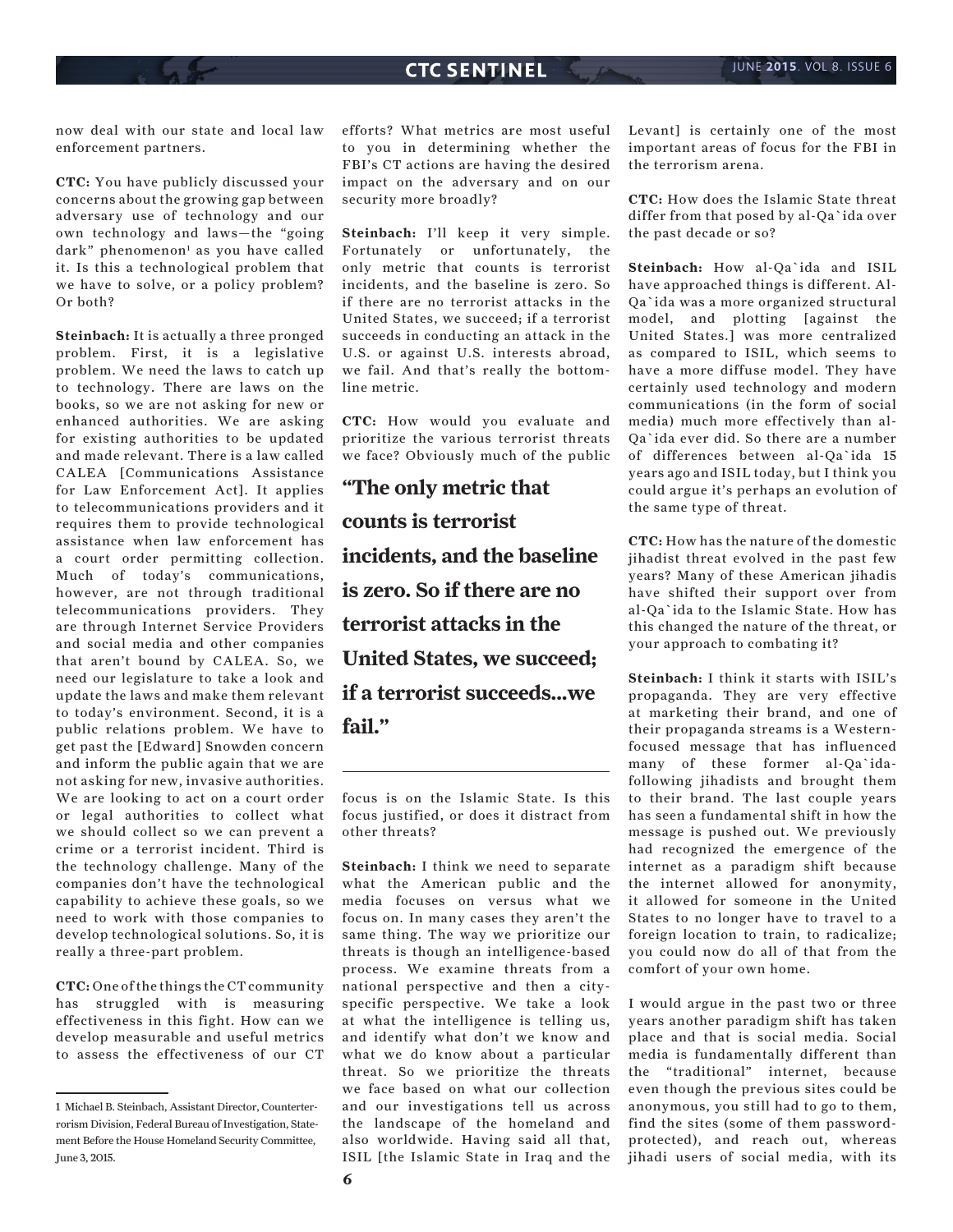horizontal distribution model, actually reach into the United States. And on smartphones with push notifications it's right there with someone 24/7, and that is a fundamental difference.

Social media is used by younger individuals, and the fighters overseas have smartphones in hand, so the individual foreign fighters, young individuals who are already over there, are communicating directly with young

**"The foreign fighter problem and the homegrown violent extremist problem, though very closely related, are two distinct problems. The homegrown violent extremist is of greater concern."**

individuals in Western countries, including the United States. So instead of that older ideologue trying to sell something to the younger generation, you've got someone of similar age, of similar background—a 20-yearold talking to a 20-year-old—so they can communicate in the language of a 20-year-old. This communication model being used by terrorist groups, and ISIL in particular, is probably the most significant change we have seen in the last couple years. And that provides both opportunities and challenges.

**CTC:** So as you work to combat that, how do you make determinations in terms of your interjection into that process? Given the number of people who are consuming this material, how do you allocate your finite resources to engage or intervene in those types of conversations?

**Steinbach:** You just hit on the fundamental challenge the FBI is faced with. With social media, this material is out there in large volumes, so how do you distinguish between people just passively consuming the propaganda, which is their right, versus those individuals consuming it and then taking it a step further and acting on it or taking overt steps in support of terrorism. That is the fundamental challenge faced by the FBI—going through all that noise out there and identifying the discrete signals.

**CTC:** The foreign fighter problem appears to pose a particularly interesting challenge to the law enforcement community given the scale of the problem and the lack of certainty regarding the intentions and level of threat these individuals pose. How would you evaluate this problem and assess the relative threat posed by Americans who travel overseas (and who may or may not return) versus those who stay home (either by choice or due to difficulties traveling) and consider pursuing a violent path here?

**Steinbach:** I don't want to diminish the threat of foreign fighters, but sometimes the media confuses the two categories. The foreign fighter problem and the homegrown violent extremist problem, though very closely related, are two distinct problems. Compared to Europe, the United States does not have the same foreign fighter problem. Our numbers are much smaller for a variety of reasons. And those numbers are also relatively small compared to the universe of FBI subjects in the homeland that are supportive of ISIL.

The foreign fighter problem does, however, still pose several distinct challenges. Once that person travels overseas he or she develops skills and techniques, and if that person comes back to the United States they have an enhanced skill set with which to conduct an attack. They could also go over there and be recruited by leadership who recognize the foreign-born passport and the ability to have access to the United States or Western European countries. Third, the foreign fighters over there can be enlisted as recruiters for their former peers in the West.

But when you compare those two buckets, the homegrown violent extremist is absolutely of greater concern for the FBI on a strategic scale.

You will find those types of cases in every state in the country.

**CTC:** What does success look like in the CT fight? Is there such thing as victory, or is this just a long-running challenge that we're going to have to manage and mitigate?

**Steinbach:** I think it's a long-running challenge, and I think that you should plan to expect there to be groups and

**"We have to be prepared for the long-haul. We can diminish and reduce the threat, but to think the threat will go away completely is probably not very realistic."**

entities that use the terrorist model to attempt to achieve their objectives. For that reason we have to be prepared for the long-haul. We can diminish and reduce the threat, but to think the threat will go away completely is probably not very realistic.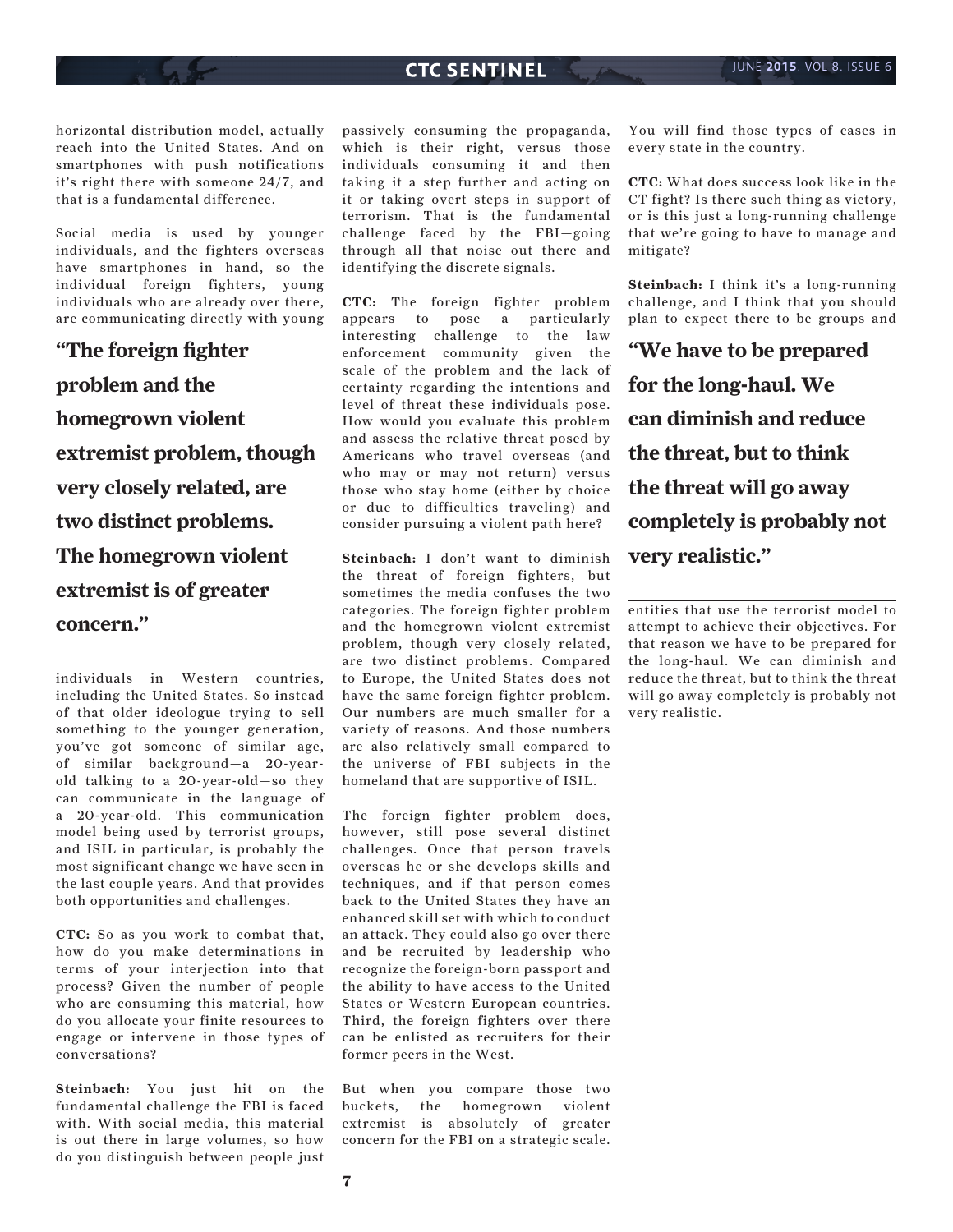## **The Smoldering Thai Insurgency**

By Zachary Abuza

thailand's southern insurgency continues to smolder in the three mostly Muslim provinces along the border with Malaysia. However, mid-way through the 12th year of this struggle, recent incidents suggest growing restlessness on the part of the Muslim Malay rebels after a historically unprecedented lull in the violence since August 2014. On June 3, four soldiers died in two separate attacks, including an ambush. Some two weeks earlier, insurgents set off a wave of nearly 20 bombs that injured 22. A month earlier, in mid-May, a car bomb exploded in an underground parking lot of an upscale mall on the resort island of Samui, in the first out-of-area operation by insurgents since December 2013; luckily only seven were wounded.

The violence may pale in comparison to the major sectarian conflicts dominating the global stage at the moment, but Thailand's insurgency does not appear to be burning out and there is little hope of any resolution in the near term. Neither is it without human tragedy, with the body count now estimated to have hit 6,400. Peace talks have been abandoned since the Royal Thai Army (RTA) threw out the government of Prime Minister Yingluck Shinawatra in the May 22, 2014 coup, despite lip service from junta leader Prime Minister Praysth Chan-ocha about the future of such efforts.

Fears that the insurgency may be swept up in the wave of extremism sweeping through the Islamic world remain overblown, however. The roots of the violence in Southern Thailand are ethno-political in nature rather than primarily sectarian. Despite the arrests of over 100 Malaysians for supporting the Islamic State, and the estimated 600 Southeast Asians who have traveled to Syria and Iraq to join the fight, there is no evidence of any support or recruitment in southern Thailand.

This article examines the roots of the conflict, before explaining the recent flare up of violence. It concludes by arguing that Thailand's insurgency will remain a localized conflict over political

grievances, and not a transnational threat.

#### **Background**

The insurgency in southern Thailand has been intractable since violence erupted in 2004. Four elected governments and two military-installed regimes have come no closer to resolving the conflict and it remains the single most lethal conflict in Southeast Asia, with nearly 6,400 dead and 11,000 wounded. Violence peaked in mid-2007, when nearly three people a day were being killed. The insurgents overplayed their hand, however, and the RTA was goaded into action. Today, more than 60,000 security forces are deployed in the south, an area roughly the size of Connecticut. Violence declined in 2008, but stabilized between 2009 and 2014, averaging 86 casualties per month.<sup>1</sup> Violence dipped again following the May 2014 coup, though not by the 60 percent the junta claims.<sup>2</sup> Without a doubt, the operating environment for insurgents is more difficult thanks to a very robust system of check points, closed circuit television (CCTV), and better armed and equipped troops. Between June 2014 and May 2015, the average number of casualties fell to 51 per month. The average number of people killed has fallen from 31 per month in 2009 to 17 since the coup.

The reduction in violence has been a source of pride and accomplishment for the junta that has been grasping at any accomplishment to legitimize its rule. Insurgents interviewed by the author in October 2014 and February 2015 acknowledged the changing environment. They cited as causes both fierce flooding in December 2014 and January 2015, but also that arrests were taking a toll on the movement. They also reported a palpable fear of the security forces, which even under democratic leadership had operated with near total impunity in the south under the 2005 Emergency Decree. Government

Thai PBS, April 23, 2014.

promises to end the insurgency by 2016 also have created a sense that the junta was willing to give the security forces more scope to control the insurgency.<sup>3</sup>

The junta was so buoyed by the decline in violence that it announced that starting in April it would withdraw five of its ten army battalions from the Deep South, replacing them with paramilitary rangers, Ministry of Interior troops, and village defense volunteers.4 That decision may have been premature. Poorly trained rangers and Ministry of Interior troops are ill equipped to take on kinetic operations.

#### **Rebels Return**

Casualties, which hit a low of 24 in December 2014, have stormed back. March, April, and May showed consecutive increases in violence with casualties jumping from just 27 in February to 80 in May, well above the average since 2009. January and February saw 12 shootings combined; the three months following averaged 20. IED attacks also moved higher than long-term averages. In May, 33 IEDs exploded while another 17 were defused before they detonated, for a total of 50 bombs; the average since January 2009 is 13.5.

The May attacks may also mark a shift in tactics. Thirty-four of the 50 total IEDs were in Yala City, the southern administrative capital. The remaining 16 bombs were placed along rural roads, which until this round of attacks had represented the insurgents' tactic of choice. This is both because the security forces, who were at greatest risk in such attacks, are widely seen as legitimate targets, and because the urban areas in the south are so heavily defended with checkpoints and monitored with near ubiquitous CCTVs<sup>5</sup> that launching attacks in cities is much riskier. The additional difficulties posed by staging attacks in built-up areas, as well as the potential for collateral damage among

<sup>1</sup> This and other data comes from an open source database of attacks in Thailand's Deep South that the author has maintained since 2004. The numbers are conservative; not every incident is reported in the press and there is little follow up; many wounded later die. 2 "Violent incidents and casualties drop in Deep South,"

<sup>3</sup> Amy Sawitta Lefavre, "Thailand promises peace 'within a year' in insurgency-hit south," Reuters, November 3, 2014, and personal interviews with insurgents, Pattani, Yala, and Narathiwat, February 2015.

<sup>4 &</sup>quot;South soldier swaps to start next month," *Bangkok Post*, March 16, 2015.

<sup>5</sup> Author's travels in southern Thailand during 2015.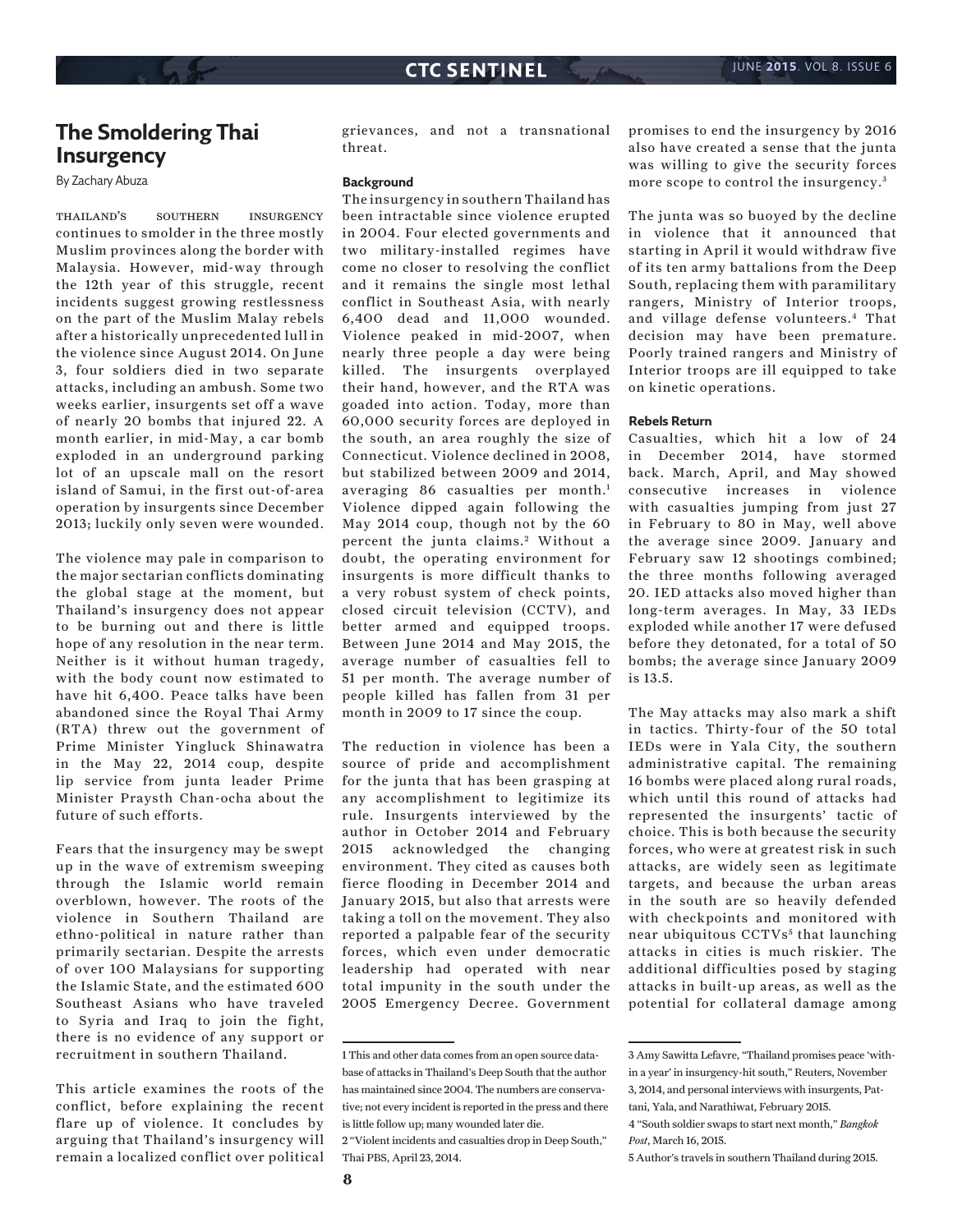the Muslim community, indicates that the insurgents may have additional goals beyond discrediting the government.

When insurgents do stage major bombings in cities, it has usually also been intended to communicate messages about the campaign and to win further support. For example, on February 20, 2015, insurgents detonated a car bomb in Narathiwat. The target and timing were very specific: a dozen bars and karaoke parlors in a Buddhist neighborhood.

**"When insurgents do stage major bombings in cities, it has usually also been intended to communicate messages about the campaign and to win further support."**

The bomb exploded in the middle of the day when bar traffic was minimal, rather than at night when the casualties would have been far higher. While 17 people were wounded and more than 40 building were damaged, the insurgents clearly intended to minimize the loss of life and signal their military capabilities.

#### **A Focused Strategy**

The attack on Narathiwat, though, was atypical and for the most part, the militants instead concentrate on retaliatory attacks with a far more focused use of violence than in the past. One insurgent interviewed for this article said, "The higher ups suggested that we preserve our energy; save it for retaliation for Thai violations of ground rules....But when we hit, we hit hard."6 For example, on February 13, 2014, a Buddhist monk and three civilians (including a 12 year old boy) were shot dead and a policeman and five other civilians wounded in a drive-by shooting in Mae Lan district of Pattani province. It was thought to be a revenge

6 Personal interview, Yala City, February 9, 2015.

attack for a February 3 extra-judicial killing of a suspected insurgent who had recently been acquitted.7 On October 12, insurgents set alight six schools in retaliation for the torture of three of their members who had recently been arrested.8 Additionally, on November 1, 2014, gunmen opened fire on a group of Buddhists drinking in Songkhla's Thepa district, killing three civilians and wounding seven others, including a girl. Insurgents left leaflets saying that it was a "mistake." The language appeared to consciously echo that used by the RTA after an October 23 incident in which Marines in Narathiwat's Bacho district shot a car carrying a Muslim family of four, killing a 10-year-old  $girl.<sup>9</sup>$ 

These types of retaliatory strikes are unlikely to force the current government back to the table, and that has created significant frustration among the rebels. Starting in February 2013, the insurgents had entered into peace talks with the democratically-elected government of Yingluck Shinawatra. The rebels appeared to be negotiating in good faith, though at times they seemed amateurish, for example, by making post-facto demands.10 Three rounds of talks were held before they broke down. The prevailing narrative is that the talks were postponed because of the political crisis that unfolded in Bangkok during the fall of 2013, and which culminated in the May 2014 coup d'etat. In reality, the talks had stalled long before because of Thai army opposition to any concessions that the government might make and increased targeting of the insurgents by security forces.<sup>11</sup>

#### **Stalemate**

The situation appears to be stalemated. In the year since the coup, the junta has seemed insincere about its desire to negotiate with several calls for talks to resume failing to result in any advances. For example, the team that approached Malaysia for assistance in bringing the insurgents to the table is headed by Gen. Aksara Kerdphol, a confidante of Gen. Prayut and anathema to at least one of the rebel groups.12 More seriously, the junta's draft constitution further centralizes power in the Thai political structure, making any concession on autonomy or even devolution of powers impossible,13 let alone the release

**"These types of retaliatory strikes are unlikely to force the current government back to the table, and that has created significant frustration among the rebels."**

of insurgent suspects and political prisoners. Few concessions are being considered by the Thai government.

The insurgents meanwhile are trying to show that they can still attack at will. Recent targeting suggests that the insurgents are trying to force the military government back to the table. In March and April, security forces made up 26 and 27 percent of the total casualties respectively, but that jumped to 54 percent in May. At the same time, the rebels are increasing their attacks in the heavily defended cities. The targeting of security forces continued in early June, with four soldiers gunned down in an ambush, and eight wounded by a car bomb as their truck passed by.14 The insurgents have also stepped up actions that get Bangkok's attention. For example, on March 14,

<sup>7 &</sup>quot;Monk, 3 civilians slain in Pattani," *Bangkok Post*, February 13, 2014.

<sup>8 &</sup>quot;Six schools torched in Pattani," *Bangkok Post*, October 12, 2014.

<sup>9 &</sup>quot;Three men killed in apparent revenge shooting," *Bangkok Post*, November 2, 2014.

<sup>10 &</sup>quot;NSC rebuts BRN demands," *The Nation*, April 29, 2013.

<sup>11 &</sup>quot;Prayuth calls BRN terms unacceptable,"*Bangkok Post*, August 20, 2013, and "Paradorn downplays truce violence," *Bangkok Post*, July 26, 2013.

<sup>12 &</sup>quot;Aksara to be new chief of South talks," *Bangkok Post*, October 25, 2015.

<sup>13</sup> Saksith Saiyasombut, "Thailand's next post-coup constitution: The dictatorship of the 'good people'?" constitutionnet.org, May 29, 2015.

<sup>14 &</sup>quot;Savage Yala attack kills 4 soldiers," *Bangkok Post*, June 3, 2015.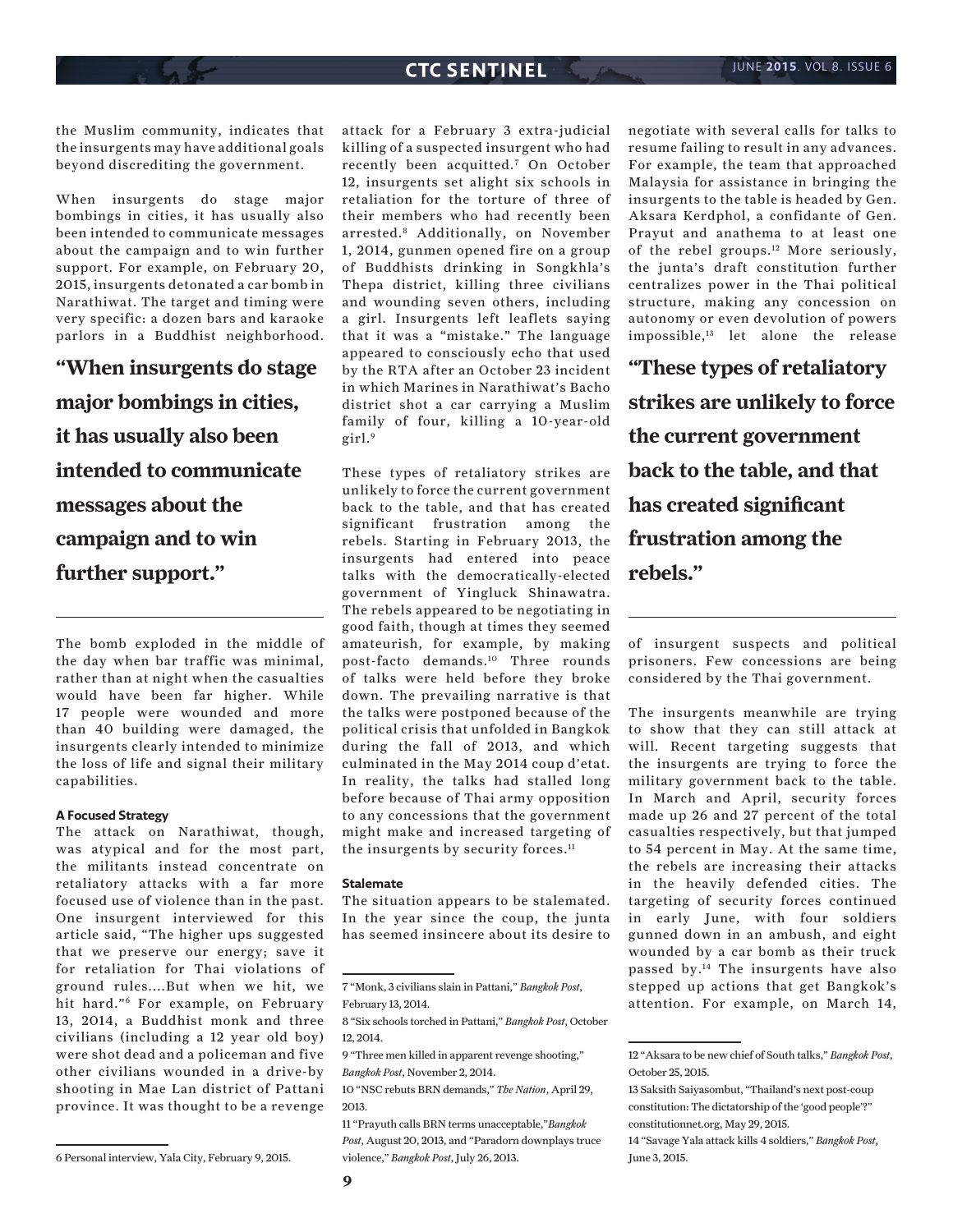a bomb exploded as a squad of Border Patrol Police escorted Buddhist monks to collect alms in Pattani's Saiburi district, wounding four police and two civilians.15 While no monks were killed or wounded, it was the first such attack since February 2014, and portends the fear of greater sectarian conflict as Buddhists start to return to the south with the gradual decline in violence.

Militants have also moved to immolate the bodies of their victims, something that causes particular distaste among the Buddhist community and which even the Islamic clergy have deemed "un-Islamic." On May 6, insurgents set fire to a middle-aged Buddhist

**"Militants have also moved to immolate the bodies of their victims, something that causes particular distaste among the Buddhist community."**

couple gunned down in Yala's Bannang Sata district.16 On April 12, insurgents torched the bodies of a couple they had killed in Sukhirin district of Narathiwat.17 Such desecrations have happened 54 times since January 2009, but rarely since the end of that year. In 2013, there were none, and six in 2014. Another gruesome tactic, beheading, has not been used by the rebels since March 2014.

Thai leaders seem convinced that with the decline of violence following the coup, they could enter into peace talks from a position of strength, perhaps with only nominal concessions. The insurgents have undermined the RTA's claim that they have been defeated however. It is evident that they were taking a tactical

pause, and are now seeking to again show the government that the only path to ending the insurgency is through a negotiated political solution. While Malaysia appears to have brokered the establishment of an umbrella grouping of the various insurgent groups and factions in the historically fractious Majlis Amanah Rakyat Patani (MARA Patani), they [Malaysia] have shown little will to negotiate with Thailand's military government.18

#### **Ethnicity, Not Religion, is the Key**

The revival of violence in Thailand's predominantly Muslim Deep South has spurred fears that radical extremists will make their presence felt there as they have in other conflict zones such as Syria. That fear remains overblown. Other than a handful of training manuals downloaded from the Internet, there have been few proven links to any international movement, including Jemaah Islmaiyah or the Islamic State. The roots of this fight are cultural and sociological, and are very much rooted in religion and language.<sup>19</sup> The majority ethnic Malay Muslims who comprise roughly 85 percent of the 1.2 million inhabitants of Thailand's southern provinces Yala, Pattani, Narathiwat, and parts of Songkhla, see little space for them in the Thai nation state. The conflict remains dominated by conservative Sha'afi clerics, who see themselves as the guardians of traditional Malay culture, and a bulwark against Thai colonialism and cultural influence. Thai officials are frustrated that the 100-year project to assimilate the Malays has failed, unlike every other minority group. Many Thai officials refuse to even refer to them as Malay, calling them instead "Thai Muslims."

Despite concerns that the insurgents could reach out to transnational groups, such as the Islamic State, to date they have remained inwardly focused. Thai authorities have expressed concern about the influence of the Islamic State, including after recent

arrests in Malaysia, but the concerns are driven more by ignorance than reality. Although the Salafi presence in southern Thailand is growing, they are at odds with the Malay nationalists, and in many ways share many of the same prejudices toward them as demonstrated by the institutions of the Thai state. But the rise of Salafism is having its own impact, making the traditional Sha'afis more conservative.

A great concern to Thai security forces is that young university students are starting to be drawn to Islamic State propaganda. This seems to be primarily driven by frustration that the Malay insurgents have nothing

**"Although the Salafi presence in southern Thailand is growing, they are at odds with the Malay nationalists."**

akin to the Islamic State's slick social media campaign, rather than any true ideological affinity, but as the conflict drags on, many in the community believe that the militants have to increase the level and scope of violence to force the government to peace talks.

Some insurgents seem to share this perspective. The Koh Samui bombing is thought to be the work of Ubaidillah Rommuhli. Rommuhli was responsible for the March 2012 bombing of the Lee Gardens Hotel in the commercial center of Hat Yai that wounded more than 500. The operation was not sanctioned by the insurgent leadership. Indeed, one insurgent told me that most of the leadership had determined that such attacks would only be authorized as a last resort, as they would be too counter-productive. But more hardline commanders may be insisting that similar types of operations are necessary to take the insurgency to the next level or force the Thai side to talks. Yet it is doubtful that hard-line militants such as Rommuhli will be able to win support because the risks are so much greater, and such tactics

<sup>15 &</sup>quot;Pattani Bomb Targets Buddhist Monks, Injures 6," Khaosod English, March 14, 2015.

<sup>16 &</sup>quot;Motorists Shot Dead, Burned By Suspected Insurgents in Yala," Khaosod English, May 6, 2015. 17 "Eight Die in Two-Day Spate of Violence in Thailand's Deep South," Benar News, April 13, 2015.

<sup>18 &</sup>quot;Six separatist groups formed organization to hold peace dialogue," Isra News, May 25, 2015.

<sup>19</sup> Lindsay Murdoch, "The War in Southern Thailand is Long-Running and Threatens to Spread," *Sydney Morning Herald*, June 6, 2015.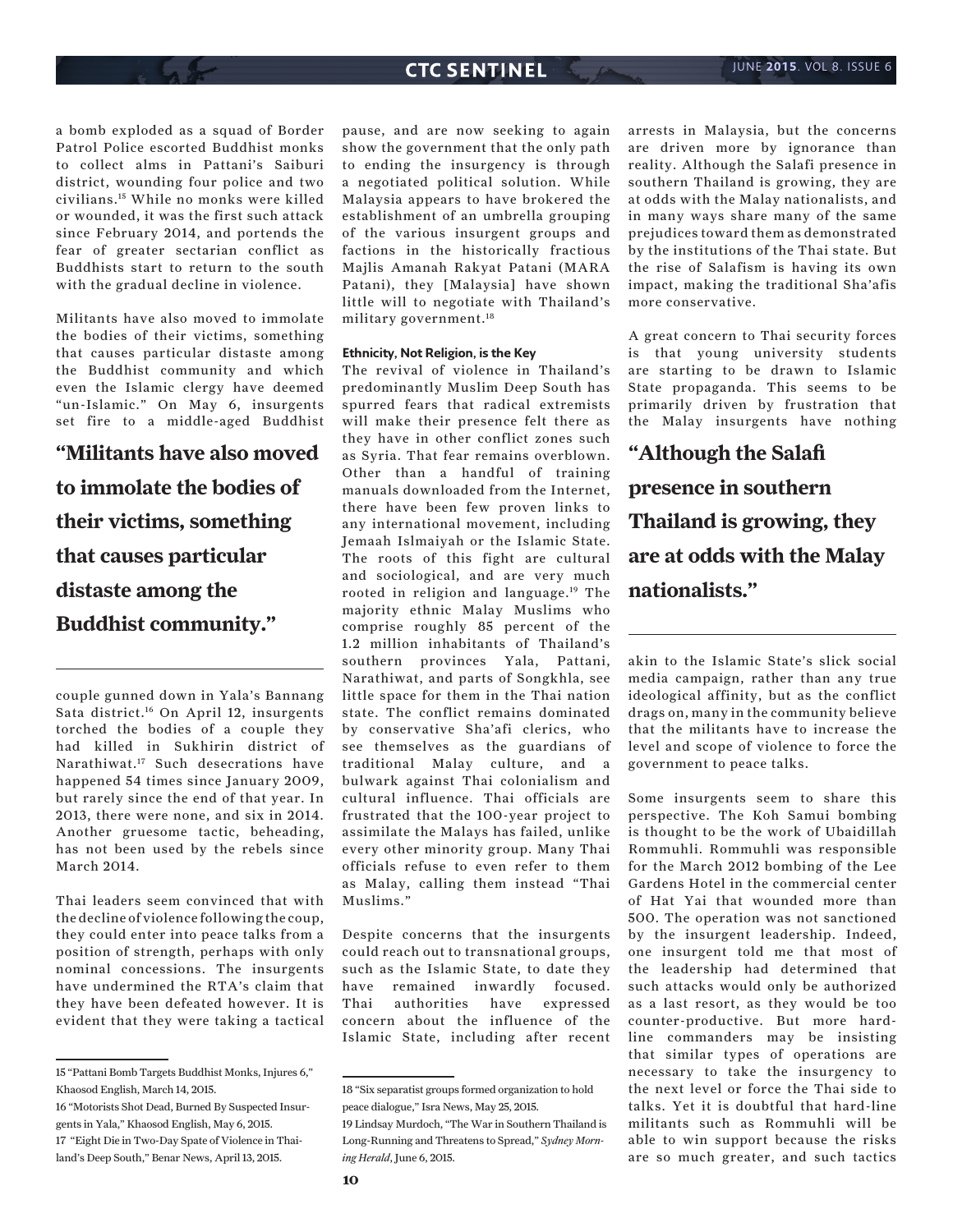would run counter to what to date has been a very conservative and cautious insurgency. Also, the insurgency has limited resources and areas to operate from, and it is fighting a large and wellfunded state security apparatus.

#### **Conclusion**

With violence largely contained to the three southernmost provinces, and only one Westerner killed since 2004, the insurgency remains a low priority for both the military government in Bangkok and the international community, despite the violence ongoing in the heart of Southeast Asia. Yet the Thai government has neither the capabilities to defeat the insurgency nor the political will to end it. The insurgents have limited resources and are operating in a very hostile environment. As such, the violence will likely remain subdued. To many in the insurgency, this is an adequate and appropriate level needed to force concessions. Of course, frustrations are building among some insurgents given there is little expectation the government will give any ground despite new murmurs about peace talks and there are signs that some rebels may change tactics, and start targeting tourists on a more regular basis. There are few internal checks on cells pursuing more aggressive tactics and despite the inherent risks in such a strategy, some insurgents may believe they are worth it given that the smoldering low intensity struggle of the past decade has raised awareness of Malay demands, but has not achieved them.

*Zachary Abuza, PhD specializes in politics and security affairs in Southeast Asia. Between 2010 and 2012 he was a Professor of National Security Studies at the National War College. He is a currently an adjunct at the Army War College's Security Studies Institute. He has a forthcoming monograph on the Thai insurgency due for publication by the National Defense University Press.*

## **The Islamic Movement of Uzbekistan Opens a Door to the Islamic State**

By Damon A. Mehl

recent developments among Central Asian jihadi groups demonstrate a likely shift in support away from the Taliban toward the Islamic State. In mid-September 2014, the Islamic Movement of Uzbekistan's (IMU) emir, Usman Ghazi, issued a statement announcing that the IMU was now siding with the Islamic State.

The narrative of shifting support does have its wrinkles, however. Ghazi did not outright declare allegiance, or *bay`a*, as many other jihadi groups in the Maghreb, the Middle East, and Africa have done. Ghazi's statement of support was clearly diplomatic and is a pragmatic reflection of the IMU's political and tactical environment.

More recently however, in early April 2015, a branch of the IMU did declare its unconditional allegiance to the Islamic State. There is little evidence to indicate whether this statement represents a struggle for control of the IMU or just poor communication. Nonetheless, it does underline the shifting alliances among jihadi groups in Central Asia and highlights the need for continued observation given the operational implications for the Islamic State of increased support in Afghanistan and Pakistan.

Ghazi's September 12, 2014 statement declared that, "on behalf of members of our Islamic Movement, I herewith announce to the world that we are siding with the Islamic Caliphate [ed: The Islamic State]."1 Ghazi did not use terms such as *bay`a*2 or pledge of allegiance, but the statement was intended to show its support for the Islamic State while not alienating its patrons in Afghanistan and Pakistan. Usman Ghazi's announcement was

pragmatic. The IMU logically justified its support for the Islamic State,<sup>3</sup> while not turning away from the Taliban, who have a longstanding relationship with the IMU.

Nonetheless, the statement is a significant marker. No other Central Asian jihadi groups had previously pledged allegiance to the Islamic State,<sup>4</sup> though there had been some earlier pledges from smaller groups in the Afghanistan-Pakistan region. In March 2014, a group of nine al-Qa`ida members from the region disassociated themselves from al-Qa`ida and pledged allegiance to the Islamic State.<sup>5</sup> That was followed in late January 2015 with the official creation of the Islamic State in Khorasan<sup>6</sup> (ISK).<sup>7</sup> The ISK included some mid-rank leaders from the Afghan Taliban and the Tehrik-i-Taliban Pakistan (TTP) operating in Pakistan's Federally Administered Tribal Areas (FATA), and Logar and Kunar provinces, Afghanistan.8 The role that

4 Among the Central Asian jihadist groups fighting in the Afghanistan-Pakistan region, only the IMU has pledged support for the Islamic State. The predominantly Uzbek Islamic Jihad Union and the Tajik group Jamaat Ansarullah have remained silent on the issue. There are three prominent Central Asian jihadist groups fighting in Syria: the Imam Bukhari Battalion, Jannat Oshiqlari AKA the Tavid va Jihod Battalion, and the Central Asian/Dagestani Sabiri Jamaat. The first two groups fight with Jabhat al-Nusra and the latter is loyal to the Islamic State. The IMU also indicated they had also fought in Syria in a June 2, 2014 statement available at http://justpaste.it/messagefromIMU.

5 Don Rassler, "Situating the Emergence of the Islamic State of Khorasan," *CTC Sentinel*, 3:8, Combating Terrorism Center at West Point.

6 Khorasan is a historical geographical region dating to pre-Islamic Sasanian dynasty during the 3rd Century of the Christian Era that covered northeastern Iran, southern Turkmenistan, and Afghanistan. The Islamic State's apparent definition is somewhat broader, stretching into Pakistan as well.

7 "Die in Your Rage" by Islamic State spokesman Abu Muhammad al-'Adani as-Shami was translated by Pieter Van Ostaeyen and can be found on his website at https://pietervanostaeyen.files.Abu Muhammad al-'Adani as-Shamiwordpress.com/2015/01/al-adnanisay-die-in-your-rage.pdf

8 The Long War Journal provided an excellent graphic on ISK's leadership available at http://www.longwar-

<sup>1</sup> IMU statement dated September 12, 2014, "From the Islamic Movement of Uzbekistan to the Islamic State: Word of Support and Advice," posted to the IMU's primary website www.jundurrahmon.com. 2 *Bay`a* is an Islamic oath of allegiance.

<sup>3</sup> In his September 2014 statement, Usman Ghazi justified the IMU's statement of support for the Islamic State with multiple scriptures from the Koran.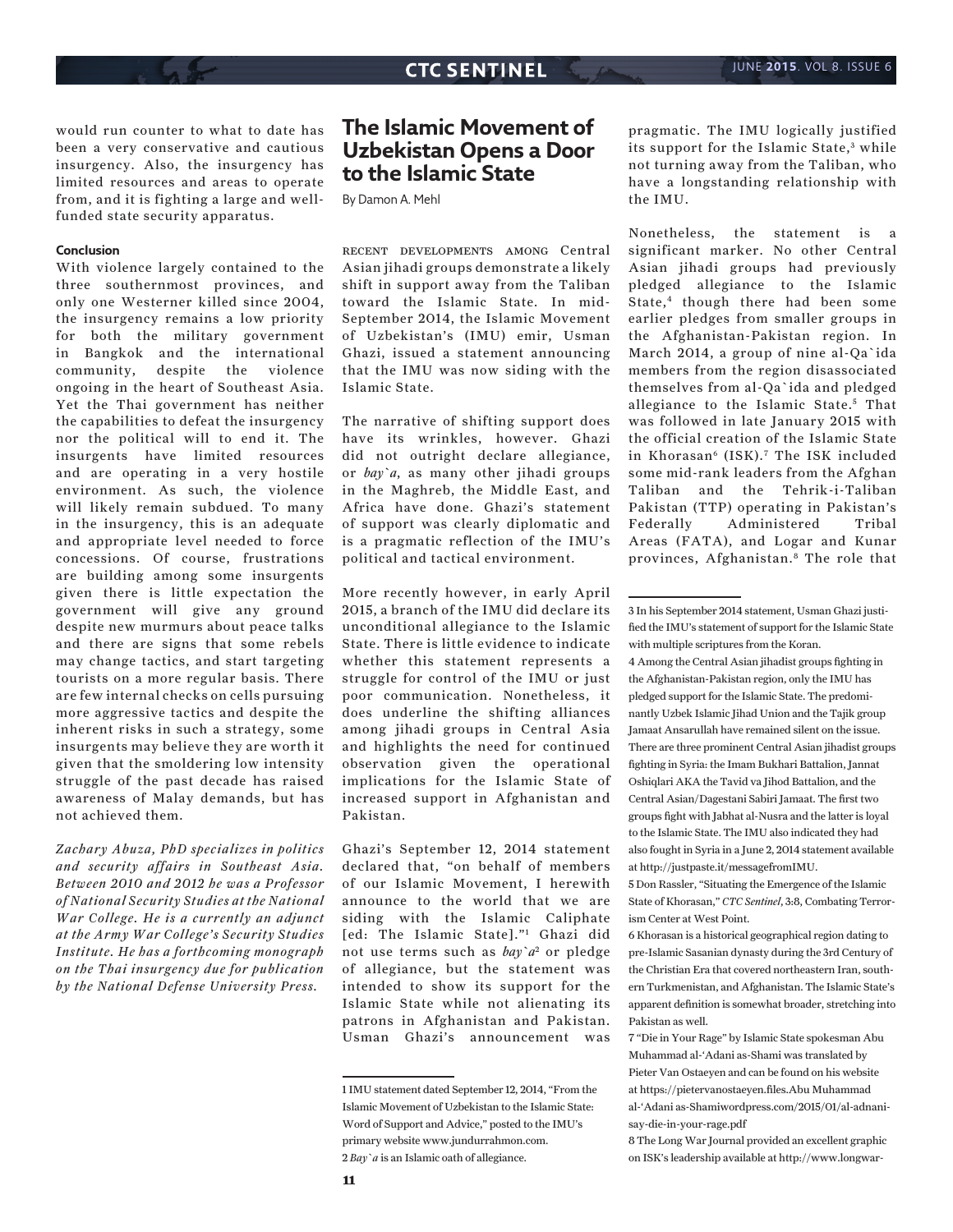Central Asian jihadist groups like the IMU will play in the ISK is uncertain. It is still unclear if the IMU is an ISK member group and Islamic State leaders in Iraq and Syria have not yet openly responded to Ghazi's support.

#### **The IMU Hedges Its Bets**

The IMU's decision to publicly support the Islamic State, while respecting the Taliban and Mullah Omar's title of *ameerul mumineen*, 9 is pragmatic. The decision opens the door to the IMU's potential inclusion into the Islamic State, and could help reap a windfall of additional recruits, financing, and resources, but it also attempts to minimize any volatility with the Afghan Taliban by holding back from outright allegiance to the Islamic State. The IMU has operated in Afghanistan as guests of the Taliban since 1997.<sup>10</sup> The two groups have had a mutually beneficial working relationship since then, which was formalized by the IMU pledge of *bay`a* to Mullah Omar, the leader of the Afghan Taliban. The early relationship between the Taliban and the IMU is documented in letters captured in Afghanistan, which detail the Taliban accepting and protecting IMU members crossing from Central Asia,<sup>11</sup> and providing shelter to

journal.org/archives/2015/01/islamic\_state\_appoin.php. 9 *Ameerul Mumineen* is an Islamic title meaning "Commander of the Faithful" or "Leader of the Faithful." This title has historically been reserved for the Caliph, the leader of the Islamic Caliphate. Usman Ghazi's association of the title with Mullah Omar in a statement of support for the Islamic State is problematic. The position of "Commander of the Faithful" would technically be given to Abu Bakr al-Baghdadi, as the leader of the Islamic State and self-declared leader of the "Caliphate." 10 The IMU's relationship with the Afghan Taliban is longstanding and documented multiple times in IMU documents captured in Afghanistan by ISAF and in IMU media and statements. In this instance, Usman Ghazi specified the IMU pledged bay`ah to Mullah Omar in 1997 in his September 2014 statement of support for the Islamic State.

11 "Harmony Document AFGP-2002-60112523," Combating Terrorism Center, West Point. This document is a compilation of four personal accounts of IMU members' migration to Afghanistan from Central Asia. One specific account details a group of IMU members who crossed via the Turkmenistan-Afghanistan border under fire from Turkmenistan border guards. The Taliban provided the IMU members protection and refused the border guard's demands to return the IMU members to their custody.

the group.12 In exchange for the IMU's *bay`a*, the Afghan Taliban provided the IMU with an area in which to train, operate, and survive.13

The Taliban has more recently benefited from the relationship by having the IMU fill leadership gaps among Uzbek enclaves in northern Afghanistan.

**"Ghazi must have carefully calculated the risks inherent in such a statement and likely believed the IMU could withstand any subsequent pressure or criticism from the Taliban."**

This has allowed the Taliban to expand its operating area into non-Pashtun areas.14 Despite the support expressed for the Islamic State, Ghazi did not turn his back on the Taliban, and later in the same statement he expressed his

13 Footnotes 11 and 12 provide historical context to the Taliban and IMU relationship. More recent examples of the Taliban's use of IMU commanders to fill Taliban leadership positions in Uzbek enclaves of northern Afghanistan are seen in ISAF press releases from 2008- 2012 detailing ISAF operations targeting Taliban and IMU commanders.

14 Evidence of IMU leaders acting in leadership positions on behalf of the Taliban is noted in multiple ISAF press releases from 2008-2012. See also Abubakar Siddique, "In Afghanistan, IMU-Taliban Alliance Chips Away At The Stone," June 9, 2011, Radio Free Europe/ Radio Liberty.

hope that the Taliban and TTP would eventually support the Islamic State.15

It also seems clear that Ghazi must have carefully calculated the risks inherent in such a statement and likely believed the IMU could withstand any subsequent pressure or criticism from the Taliban. The IMU has not been reliant on the Afghan Taliban's provision of sanctuary or support recently, at least in the areas strongly controlled or influenced by the Taliban's Quetta Shura.16 17 The IMU found shelter in South Waziristan with support from the TTP's Mehsud faction from at least 200918 until June 2014.19 IMU leaders likely assessed they would be able to maintain their operating areas in northern Afghanistan<sup>20</sup> following

16 Press reports and some IMU statements since June 2014 suggest the group fled South Waziristan, due to Pakistan military operations. The IMU may have taken refuge in remote areas of Zabul and Faryab provinces of Afghanistan. This will be discussed further in this article.

17 "Harmony Document SOCOM-2012-0000015-HT." Although Zabul may fall within the traditional area of control and influence for the Quetta Shura, the province has long been a refuge for foreign fighters including from the IMU and al-Qa`ida. The IMU fled to Zabul following their 2007 ouster from South Waziristan by militants loyal to Wana-based Commander Nazir, according to a report by Pakistani's *Dawn* on 5 April 2007. Al-Qa`ida has also used Zabul as a refuge according to a declassified letter seized during the May 2011 Usama Bin Laden raid in Abbottabad, Pakistan.

18 The first identifiable joint statement or media release by the IMU and TTP was a November 2009 video produced by the IMU's Jundallah Media Production Studio titled "Al-Ansar and Al-Mujahirun." The video was distributed by the IMU through their www.furqon. com website.

19 In June 2014, Pakistan's military commenced Operation Zarb-e-Azb in Waziristan, which was the IMU's primary sanctuary. Multiple press reports and a few statements from IMU elements indicate the IMU has recently operated in Zabul, Faryab, and Kunduz provinces, Afghanistan.

20 In Afghanistan, the IMU has found refuge in the northern Afghanistan provinces of Faryab, Badghis,

<sup>12 &</sup>quot;Harmony Document AFGP-2002-000489," Combating Terrorism Center, West Point. This document is an internal IMU letter signed by Tohir Yuldashev detailing the establishment of the IMU's Bukhari Camp in Afghanistan due to the growth of the IMU in Afghanistan because of the influx of members arriving from Central Asia. Yuldashev indicated the IMU needed an independent camp because the Taliban provided shelter to the group when their numbers were small. As the IMU grew, the group rented houses from Taliban, and now required their own camp.

<sup>15</sup> Ibid. IMU statement dated September 12, 2014, "From the Islamic Movement of Uzbekistan to the Islamic State: Word of Support and Advice," posted to the IMU's primary website www.jundurrahmon.com: "We hope that the Islamic Emirate of Afghanistan and the Pakistan Taliban Movement will establish a brotherly relationship with the Islamic State in the near future and cooperate in the sacred jihad against the kufr forces of the world, *insh'Allah*."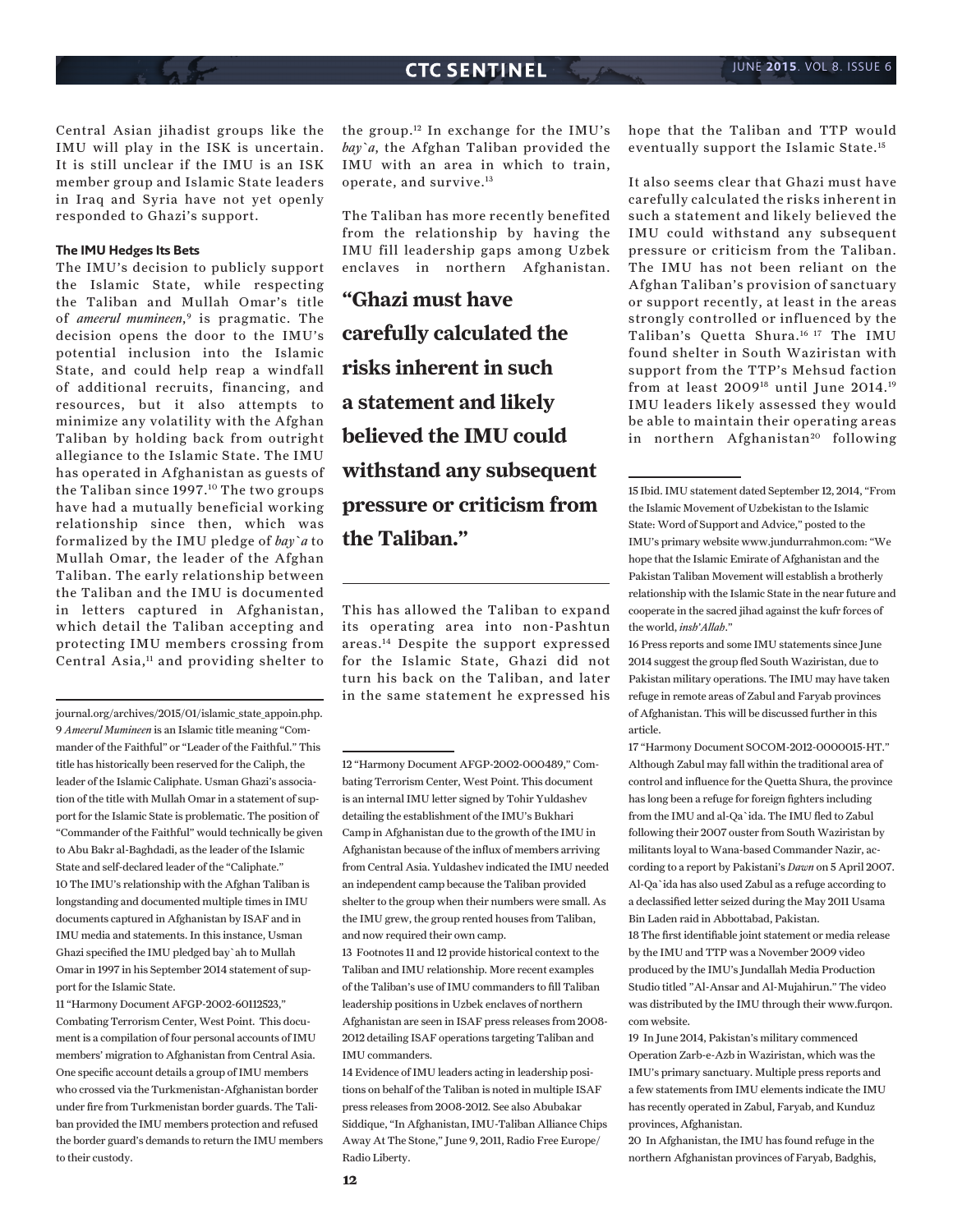their statement of support to the Islamic State and despite any potential backlash from the Afghan Taliban.

#### **The IMU's Views on the Caliphate**

The IMU's statement of support for the Islamic State is less surprising when viewed in historical context. In 1999, the IMU founder and former leader Tohir Yuldashev described his thinking regarding the establishment of an Islamic state to the Voice of the Islamic Republic of Iran.<sup>21</sup> Yuldashev stated the IMU's highest goal was to "see the Holy Koran as the Constitution of Uzbekistan," adding that Uzbekistan was "absolutely ready" to establish an Islamic state. Yuldashev also discussed his perception that NATO<sup>22</sup> had focused efforts against Islam following the collapse of the Soviet Union, a narrative that is similar to the language used by Usman Ghazi in the IMU's pledge of support to the Islamic State.<sup>23</sup>

In August 2010, Yuldashev's replacement and the new emir of the IMU, Usmon Odil, maintained the group's long-term goal of establishing an Islamic state. 24 Odil said the IMU would continue to build a single caliphate, broadening the IMU's mission. In the IMU's most recent statement to the Islamic State, Odil's replacement Usman Ghazi cited the IMU's happiness with the reestablishment of the caliphate in

Kunduz, Baghlan, and Takhar, according to ISAF press releases from 2008-2012 and IMU attack claims from 2007-2014. The author collected multiple IMU statements and claims of attack from 1999–2015 from IMU statements available on their websites, social media, and other jihadist forums.

21 "Uzbek Opposition Head on Establishing Islamic State," Mashhad Voice of the Islamic Republic of Iran in Persian, May 18, 1999.

22 It is interesting that Yuldashev declared NATO as a threat to Islam prior to NATO's establishment of the International Security Assistance Force (ISAF) in Afghanistan after the September 11, 2001 attacks. This view likely strengthened the IMU's resolve to fight in Afghanistan.

23 Ibid, "Uzbek Opposition Head on Establishing Islamic State."

24 In mid-August 2010, the IMU's website carried Usmon Odil's statement in Uzbek on the group's website furqon.com. In this statement, Usman Odil breaks the IMU's one-year long silence to officially announce the August 2009 death of Tohir Yuldashev and his new position as the group's emir.

his September statement of support to the Islamic State.

"Our *shaheed ameer*, Muhammad Tohir Foruq, 25 gave us good news in many of his *khutbas*26 that the wind of the caliphate was blowing and that we should not miss the caravan. Upon realization of that dream all members of our *jamaah*<sup>27</sup> unanimously became joyous."

The IMU's public support for the Islamic State's caliphate is clear, but how and in what manner the IMU could or would support the Islamic State

**"The IMU can also provide the Islamic State or their regional affiliate with increased operating areas in northern Afghanistan, or an added offensive capability against strategic targets."**

and its regional affiliate ISK remains difficult to identify. 28 The IMU has only issued a few statements and provided no further insight into the group's actions to justify or even solidify their statement of support for the Islamic State. The IMU's media profile has declined<sup>29</sup> since Pakistan's military implemented Operation Zarb-e-Azb in North and South Waziristan agencies, which was the IMU's primary sanctuary until June 2014.

#### **What the IMU Can Offer the Islamic State**

While the IMU might hope to secure increased recruiting from its pledge of support to the Islamic State, the benefits flow both ways. The IMU can also provide the Islamic State or their regional affiliate ISK with increased operating areas in northern Afghanistan, or provide an added offensive capability against strategic targets in South or Central Asia. The IMU has been responsible for and significantly contributed to several successful high-profile attacks in Pakistan's settled areas in support of the TTP. These attacks have targeted hardened strategic locations in sensitive areas. One hallmark of these attacks has been the high casualty rate, with a majority of attackers dying during the operation. The IMU targeted the Jinnah International Airport in Karachi in June 2014, 30 the Bacha Khan International Airport in Peshawar in December 2012,<sup>31</sup> and Pakistan's naval base at Shahrah-e-Faisal in Karachi in May 2011.<sup>32</sup>

The June 9, 2014 attack on Karachi's Jinnah International Airport is an example of the IMU's operational capability to strike strategic targets for media gain. The Islamic State should be able to leverage the same capabilities.

#### 29 Ibid., IMU website

31 The IMU is believed to have supported the TTP's December 15, 2012 attack on the Bacha Khan International Airport in Peshawar, Pakistan. See, "TTP Using Uzbeks to Conduct Terrorist Attacks" *The News*, December 18, 2012. Ten militants allegedly first fired rockets at the airport followed by deployment of a Vehicle Borne Improvised Explosive Device.

32 "Who are the Uzbeks Launching Terror Strikes in Pakistan," The News Online in English (Islamabad), May 22, 2011. According to the report, four Uzbeki members of the IMU attacked the PNS Mehran at Shahrah-e-Faisal resulting in the destruction of two P3C Orion surveillance aircraft and damage to a third.

<sup>25</sup> Bill Roggio, "Tahir Yuldashev Confirmed Killed In US Strike In South Waziristan," October 4, 2009, The Long War Journal. Shaheed translates into English as martyr. Muhammad Tohir Foruq is the IMU's founder Tohir Yuldashev.

<sup>26</sup> A *khutba* is an Islamic preaching or sermon. 27 *Jamaah* or *jamaat* translates into English as group. 28 The IMU's website and social media accounts were the primary outlet to distribute their statements and have nearly fallen silent since June 2014, likely a consequence of Pakistan's military operations in Waziristan and the IMU's departure from the area. The IMU's primary website, jundurrahman.com, went offline sometime in early 2015, and their primary Twitter feed @KhorasanArmy tweeted details of their June 2014 attack on the Karachi airport and has been silent since with the exception of a December 10, 2014 tweet which stated, "We are back *insha Allah*!"

<sup>30</sup> IMU statement signed by Usman Ghazi titled "Statement Regarding the Martyrdom Operation in Karachi" posted to the Jamia Hafsa Urdu Forum (jhuf.net) in English on June 10, 2014. The attack killed 37 people and ten jihadis.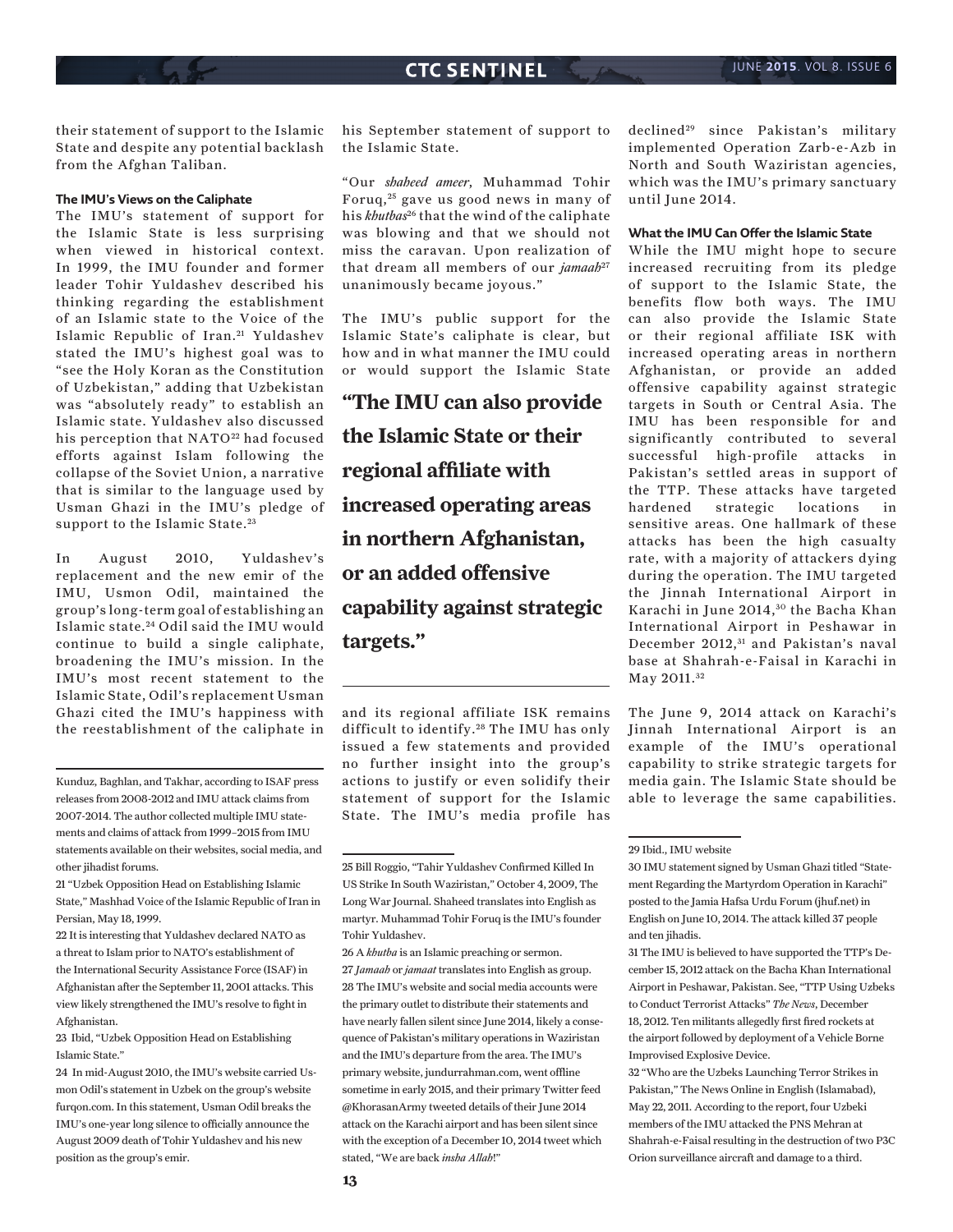The attack, which was supported by the TTP33 and carried out by ten IMU attackers, was initiated at 11:15pm with the attackers equipped with small arms and grenades divided into two groups. <sup>34</sup> The 15-hour assault resulted in 37 killed, including the attackers, and damage to several important aerial assets. 35 At the time, Usman Ghazi indicated the attack was revenge for the death of women and children in Mir Ali, North Waziristan, after bombardment by Pakistan's military on May 21, 2014. 36 If that was in fact the trigger, it displays significant operational capability given there was only 19 days separating the two incidents.

The IMU could also provide the Islamic State with a platform to launch attacks in Central Asia<sup>37</sup> and potentially establish another regional affiliate, which could be called the Islamic State of Mawarannahr,<sup>38</sup> though these are less likely options. The two biggest challenges are the IMU's patchy presence in Central Asia and the lack of a radicalized population from which

35 Mid-June 2014, according to photos the IMU circulated and retweeted from other Twitter users on their @Khorasanarmy account. Pakistani media was largely quiet over the damage caused by the attack.

36 Abu Ibrahim, "Pakistan Wars Just Began." This IMU publication details Pakistan military operations in Mir Ali and the IMU's claim that their homes and families had been targeted. The statement included links to pictures on their websites.

37 Despite its name, the IMU does not maintain a foothold in Central Asia. Instead the group primarily operates in the Afghanistan-Pakistan region, supporting the TTP in their jihad against the Government of Pakistan and in northern Afghanistan.

38 Also known as Transoxiana, or in Arabic as Bilad ma-Wara' al-Nahar (land beyond the [Oxus] river). This is the ancient name used for the portion of Central Asia corresponding approximately with modern-day Uzbekistan, Tajikistan, southern Kyrgyzstan, and southwest Kazakhstan. The predominantly Uzbek Imam Bukhari Battalion in Syria also calls themselves Mawarannahr Mujohidlari.

to draw support.<sup>39</sup> Nonetheless, the IMU could use the Islamic State's prophesized return of the caliphate as a justification to ramp up their their capabilities in northern Afghanistan, where the IMU has a proven operational ability, and the potential to conduct targeted strikes in Central Asia.40

**"Recent developments, however, indicate that there may be an ongoing power struggle within the IMU."**

#### **Evidence of an IMU Fracture?**

Recent developments, however, indicate that there may be an ongoing power struggle within the IMU, though there are alternate explanations. In January 2015, the author interviewed a France-based jihadist sympathizer who closely tracks Central Asian jihadist groups.41 The individual indicated that the IMU had fractured following the April 29, 2012 death of then IMU emir Usman Odil.42 The split was rooted in disagreement over Usman Ghazi's emphasis on operations in Pakistan instead of Central Asia or Afghanistan. The sympathizer stated the IMU had split into two elements: Usman Ghazi's faction, which supported the TTP and which had issued the September 2014 statement offering support to the Islamic State; and an Afghanistanfocused group headquartered in Faryab, Afghanistan.

The evidence of a split is thin, given the limited statements from the IMU since

41 Author interview, January 2015.

42 Bill Roggio, "IMU announces death of emir, names new leader",Long War Journal, August 4, 2012.

June 2014. However, someone or some group claiming to be an IMU affiliate openly pledged allegiance to the Islamic State in a video that circulated on Dari language Facebook accounts in early February 2015.43 The video was likely produced and uploaded by the Faryab-based faction that the jihadist sympathizer indicated had split with Usman Ghazi.

In the video, a Faryab-based IMU member, Sadullah Urgenchi,<sup>44</sup> named the Islamic State's leader Abu Bakr al-Baghdadi as their new leader instead of the Taliban's Mullah Omar.<sup>45</sup> Urgenchi stated that according to Sharia, IMU militants believed Mullah Omar could no longer be their leader because he had not been seen publicly for 13 years.46 Urgenchi's proclamation of allegiance to the Islamic State in the video is overshadowed by the brutal beheading of an Afghan National Army soldier who was kidnapped with approximately 30 other Hazara men in Zabul province, Afghanistan in late February 2015.47 In the video, Urgenchi claims that the kidnapping was in retaliation for the Afghan government's arrest of female IMU supporters and threatened additional beheadings if the females were not released. The video is emblazoned with the seal for the IMU's media wing, Jundallah, which is found on all official IMU videos.

Urgenchi is likely a member of the IMU, though his name, or a version of it (Asadullah Urganchiy), appears only once in more than 20 years of media

<sup>33</sup> The TTP first claimed credit for the attack, a claim that was quickly overshadowed by the IMU's own statement. Following the attack, Pakistan implicated and issued arrest warrants for TTP Emir Maulawi Fazlullah and other TTP leaders. See "#KarachiAirportAttack: Arrest warrant of TTP chief Fazlullah, others issued," December 21, 2014, gtms Pakistan.

<sup>34 &</sup>quot;Karachi airport attack: How it happened," June 10, 2014, Dawn.com

<sup>39</sup> Reid Standish "Shadow Boxing with the Islamic State in Central Asia," *Foreign Policy*, February 6, 2015. 40 The IMU has not maintained a continuous presence in Central Asia over the past decade, despite multiple claims of arrests by Central Asian countries. The IMU has primarily documented their presence in their statements and media in Pakistan's tribal areas and in Afghanistan.

<sup>43</sup> IMU Leader Pledges Allegiance to Islamic State in Beheading Video of Afghan Soldier. The video can be viewed via the author's YouTube account at this link: https://www.youtube.com/watch?v=ZMtcerbfySU [Caution: The video contains graphic footage of a beheading]

<sup>44</sup> Urgench is a city in Uzbekistan, which is the capital of Khorezm province, located on the banks of the River Amu, and situated approximately 450 kilometers northwest of Bukhara and near the Turkmenistan border. 45 Speaking in native-level Dari fluency.

<sup>46</sup> Ibid, "IMU Leader Pledges Allegiance to Islamic State in Beheading Video of Afghan Soldier." 47 Mirwais Adeel, "Uzbek Militants in Afghanistan Pledge Allegiance to ISIS in Beheading Video," March 31, 2015, Khaama Press. The English-language Hazara. net website also carried a report about the kidnapping on February 25, 2015.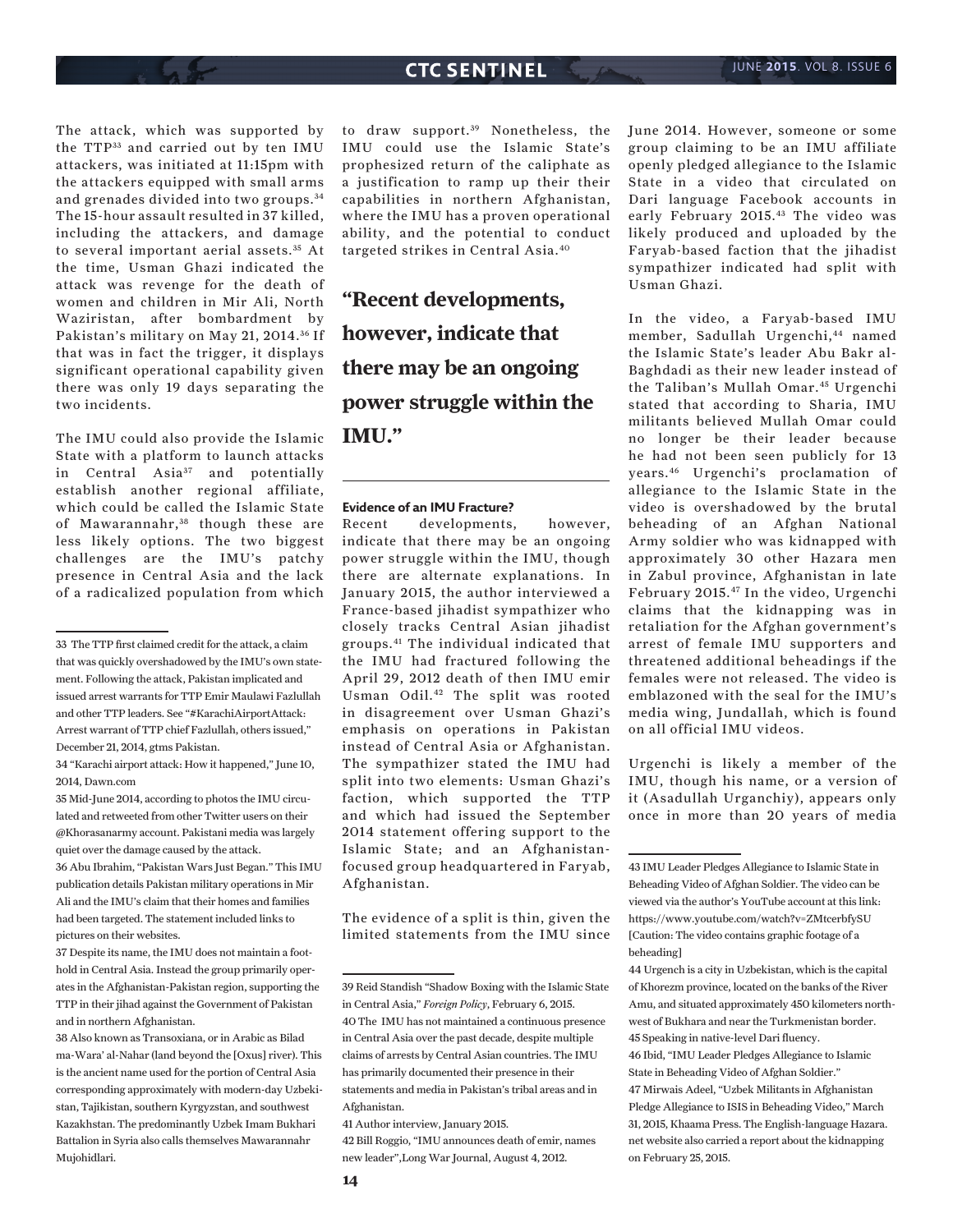releases and statements from the IMU.48 Urganchiy is listed as the author of a book published in 2013 called "What's Happening in the Tribal Areas" via the Pakistan-based jihadist media outlet Jamia Hafsa Urdu Forum.49

The absence of a notable or identifiable IMU leader in the video is interesting. The claim of allegiance is a bold statement and in more normal circumstances would likely have been reserved for Usman Ghazi. There is one reference to a similar message coming from Usman Ghazi as IMU leader. An Uzbekistani law enforcement official reported in October 2014 that Usman Ghazi indeed pledged allegiance to al-Baghdadi, amplifying his September statement of support.<sup>50 51</sup>

The video supports evidence from the jihadist sympathizer regarding a split within the IMU, but there are alternate explanations. Usman Ghazi's silence on the IMU's support or allegiance to the Islamic State since his September statement may simply be due to Pakistani military operations and subsequent relocation of the IMU's network to more hospitable areas of Afghanistan. Nonetheless, it is clear though that both Usman Ghazi and the Faryab-based Sadullah Urgenchi have expressed support for the Islamic State.

#### **Conclusion**

The IMU's support for the Islamic State is an important development, notwithstanding the possibility of a split within the group. It has a proven track record of conducting high-profile attacks against strategic targets in Afghanistan and Pakistan, and the

48 The author has compiled a comprehensive database of media statements produced by the IMU and Central Asian jihadists dating back to the mid-1990s.

possibility exists that it could expand its operations into Central Asia. The IMU could also provide the Islamic State with a significant force multiplier in the region, similar to the way the IMU has been able to support the TTP's attacks in Pakistan. The recent reestablishment of IMU sanctuaries in northern Afghanistan, particularly in the Uzbek enclaves of Faryab<sup>52</sup> and Kunduz,  $53$ could also lead to the establishment of a sanctuary that would rival or replace Pakistan's tribal areas. If the IMU is able to do so, it could use the area to launch operations into Central Asia that would further their own strategic interests or those of the Islamic State.

*Damon Mehl is a senior analyst with the 75th Ranger Regiment and previously the Joint Special Operations Command and the US Central Command. He has over five years of combat experience since 2001, primarily in Afghanistan. Over the past ten years, Mr. Mehl's professional research experience has focused on Islamist groups and security issues in Central and South Asia.* 

*The views expressed here are those of the author and do not reflect the official policy or position of the Department of the Army, Department of Defense, or the U.S. Government.*

Taleban offensive in Kunduz."

## **Evolving Approaches in Algerian Security Cooperation**

By Kal Ben Khalid

FOR THE BETTER part of a quarter century, Algeria had generally focused its security policy inward in an attempt to secure domestic stability. While the National Liberation Front (FLN) led government took a relatively high international profile in the 1960s and 1970s, the state became more inwardly focused as the economic problems of the 1980s took hold. This domestic focus intensified during Algeria's bitter civil war during the 1990s. As Algerian leaders sought to consolidate their rule after crushing the decade-long Islamist insurgency, counterterrorism became a key piece of Algeria's efforts at reengaging with the outside world. This was especially the case after the September 11, 2001 attacks on the United States, as Algeria presented itself as an authority on fighting Islamist terrorism.

Algeria's leaders moved to assert themselves as responsible global partners and took an active role in regional security cooperation, hosting and coordinating a number of regional counterterrorism cooperation frameworks at the diplomatic and military levels. Many of these arrangements failed, however, when tested by the upheavals of the Arab Spring in 2011 and the 2012 jihadist takeover of northern Mali, in part because of ongoing distrust between regional governments and a lack of capacity.

Following the In Amenas attack in January 2013 (which resulted in the deaths of more than 35 hostages and 29 jihadists), Algeria's strategic discourse and posture shifted more dramatically. The gas plant crisis was a strategic surprise that shocked and embarrassed the leaders of Algeria's security institutions. The response was marked by a new willingness to engage with external partners, but this article will argue that the underlying motivation has remained the current crop of leaders' understanding of how to secure the country's long-standing national

<sup>49</sup> Asadullah Urganchiy, "What's Happening in the Tribal Areas" IMU. 2012. This book is translated into English by Jamia Hafsa's translation department and details the life of the IMU and its members in Pakistan's tribal areas.

<sup>50</sup> Thomas Ruttig, "ANSF Wrong-Footed: The Taleban offensive in Kunduz," Afghanistan Analysts Network, May 3, 2015.

<sup>51</sup> Jane's Country Risk Daily Reports, "IMU hopes alignment with Islamic State will improve its finances, increasing risks to government targets in Uzbekistan," October 7, 2014.

<sup>52</sup> An increase in Uzbek, Tajik, Pakistani, and Caucasian fighters has been reported in multiple press reports. See, Fazul Rahim, and Alexander Smith, "ISIS-Linked Fighters Tighten Grip in Afghanistan, Outmatch Taliban Brutality" NBC News, May 1, 2015. 53 Ibid, Thomas Ruttig, "ANSF Wrong-Footed: The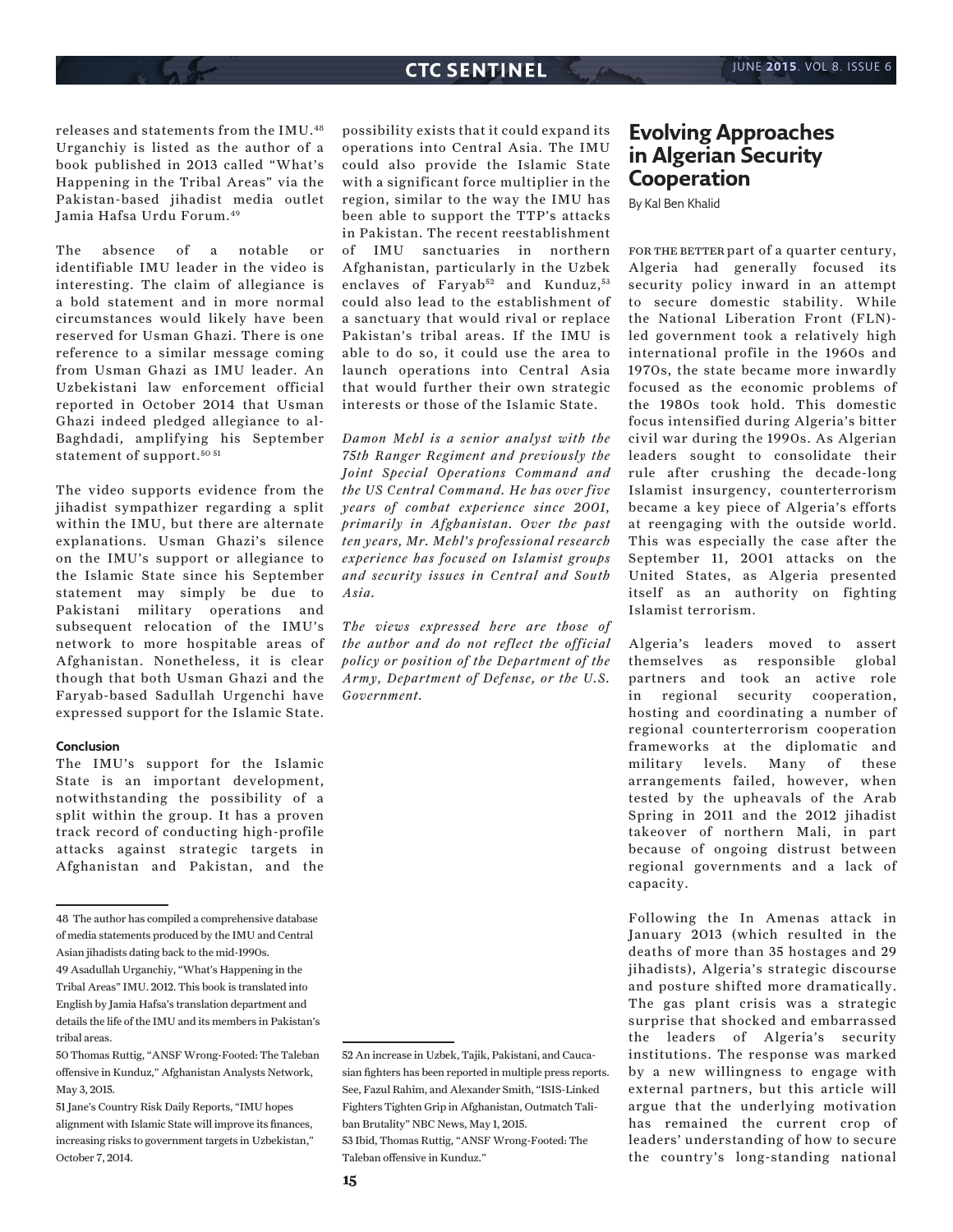interest regarding external threats, maintain Algeria's regional dominance, and secure domestic stability.

#### **The Roots of Change**

Changes in Algeria's security posture were prompted by a number of important strategic surprises since 2011. Crossborder attacks by jihadist groups operating in Mali during 2012, such as the Al-Qa`ida in the Islamic Maghreb (AQIM) splinter faction Movement for Unity and Jihad in West Africa (MUJWA), were among the most notable incidents highlighting the vulnerability of Algeria borders. Attacks included suicide bombings targeting barracks

**"The 2013 In Amenas gas plant hostage crisis was a turning point and quickly led to shifts in emphasis in Algerian security policy."**

and security installations in southern Algeria, at Tamanrasset, but also as far north as Ouargla.1

Algerian-led multilateral security frameworks such as the Tamanrassetbased Comité d'Etat-major Opérationnel Conjoint (CEMOC) were meant to coordinate counterterrorism operations between Algeria, Mauritania, Mali, and Niger as concerns about jihadist activities in the region escalated in the late 2000s. But they proved ineffective and were sidelined during the French intervention in northern Mali. Algeria's approach also suffered setbacks from political instability in Libya, which left Algerian and Tunisian institutions without viable security counterparts in Tripoli as they tried to coordinate border security efforts among the three countries. The 2013 In Amenas gas plant hostage crisis was a turning point and quickly led to shifts in emphasis in Algerian security policy. Algerian leaders focused on buttressing the country's internal security regimen and cultivating bilateral security arrangements with countries such as Tunisia to stem the growth of cross border activity by extremist groups.

#### **Reorganizations and Rethinking**

At a policy level, the Algerian intelligence services were reorganized in late 2013 and early 2014.<sup>2</sup> Various organs of the powerful Department of Intelligence and Security (DRS), the Algerian military intelligence service, were moved to other sections of the military, and their leaders were dismissed, retired, or appointed as advisors to the Presidency. Certain sub-organizations were abolished or divided.<sup>3</sup> Like many Arab intelligence services, Algeria's intelligence community is highly compartmentalized and politicized, and public narratives around these reorganizations attributed them to efforts to improve intelligence coordination and assert the control of the Chief of Staff and Presidency over the DRS, which is widely seen as a fiefdom.4 Widespread speculation also described these moves as part of a long power struggle between allies of President Abdelaziz Bouteflika and those of General Mohamed "Tewfik" Mediene, the DRS chief since its creation in 1990. <sup>5</sup>

 According to some reports, the result has been that the military's Chiefs of Staff have gained greater influence over the direction and focus of counterterrorism and counter-trafficking policy.6

#### **Policy Journals Track Shift**

The Algerian defense policy apparatus has several intellectual and ideological

3Riyadi Hamadi, "Vers une profonde restructuration du DRS," Tout Sur Algerie, September 29 2013.

outlets. These include official journals such as the Chiefs of Staff's *El Djeich*.7 They also include government-backed think tanks and research institutes, such as the Institut Militaire de Documentation, d'Evaluation et de Prospective (IMDEP) and Institut National d'Études de Stratégie Globale (INESG). These organizations have hosted conferences and symposia that explore the evolving Algerian perspectives on crisis diplomacy, military cooperation and assistance, humanitarian operations, strategic communications, command and control doctrine, counterterrorism, border security, electronic warfare, and surveillance technology.<sup>8</sup>

## **"According to some**

**reports, the result has been that the military's Chiefs of Staff have gained greater influence."**

Starting in 2014 at the direction of the Chiefs of Staff, IMDEP began publishing a biannual strategic studies journal called *Strategia*, which is published in Arabic, French, and English. From the start, the subjects highlighted a more outward focus for Algerian security policy. Articles in the inaugural issue of spring 2014 included topics such as the adaptation of the national state in the face of globalization and recent international crises, the role of social

<sup>1</sup> AFP, "Mali-based Islamist group claims Algerian attack," Alarabiya, June 30, 2012, and "Al-Qaeda offshoot claims Algeria attack," Al Jazeera, March 3, 2012.

<sup>2</sup> Steve Massa, "Is a Possible Power Struggle Looming in Algeria?" November 26, 2013, *The Journal of Diplomacy and International Relations*, and Lamine Chikhi, "Algeria's Bouteflika consolidates curbs on state intelligence agency," Reuters, October 24, 2014.

<sup>4</sup> Lamine Chikhi, "Analysis: Algeria's Bouteflika flexes muscles before 2014 vote," Reuters, October 1, 2013. 5Isabelle Mandraud, "Power struggle takes centre stage ahead of Algerian presidential election," *The Guardian*, February 25, 2014.

<sup>6</sup> Florence Gaub, "Algeria's Army on Jihadist Alert," European Union Institute for Security Studies, Brief 6, March 2015.

<sup>7</sup> *El Djeich* is the official journal of the Algerian military's Chief of Staff, and has been a mouthpiece for military policy since the 1970s. It has alternated between having been publicly available and having more limited circulation since the 1980s.

<sup>8</sup> See for example: B. Djaouida, "Prospective sur l'évolution des événements dans le monde arabe," *El Djeich*, January 2014, p. 50; H.G. Sihem, "La stratégie des acteurs européens et des USA en Méditerranée et dans la région du Sahel : concurrence ou complémentarité?" *El Djeich*, June 2013, p. 51; H.G. Sihem, "INESG. Crise, choix du modèle économique et integration régionale en Méditerranée : quels enjeux?" *El Djeich*, May 2011, p. 60; F. C. Amel, "Colloque national organisé par l'IMDEP: Le Maghreb et les mutations régionales: Quelle synergie face aux nouveaux défis ?" *El Djeich*, February 2015, p. 50.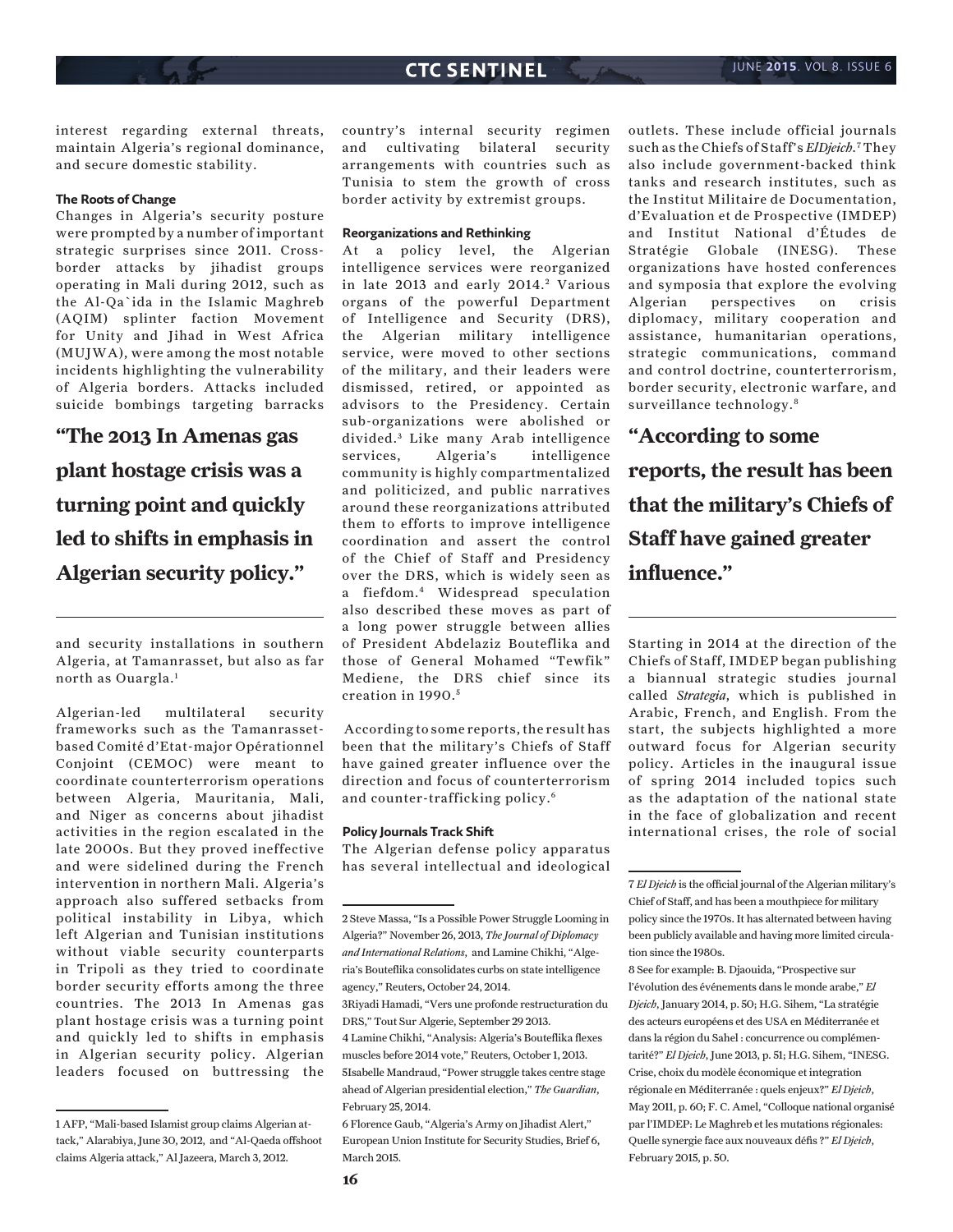media in public safety, and evaluation of the Algerian approach to security in the Sahel.9 Important areas of investigation in Algerian strategic studies and military journals in recent years have included innovations in Command and Control, Intelligence, Surveillance, and Reconnaissance (C2ISR), especially as related to the country's southern frontiers, drone technology and remote sensing, and formulating Algerian responses to the emergence of humanitarian interventionism.10

The shift was also seen in the subject material at National Gendarmerie (NG) conferences. The NG is responsible for border policing, customs, and rural law and order, and material at symposia highlighted new strategies for the coordination of customs operations with bordering countries, especially Tunisia.11 This speaks to two trends: a reevaluation of elements of Algeria's defense policy at a high level and an effort to promote and socialize these analyses and policies among key audiences internally and internationally.

The Algerians see a region fraught with risk and crisis. Algeria's leaders regard Morocco as passively hostile, and Mauritania and Niger as reliable if fragile. Tunisia is regarded as a serious concern, however. That country's security apparatus has suffered a number of setbacks in the last four years and has struggled to adapt to the challenges posed by an underground jihadist militancy. Algeria fears that a jihadist safe haven could develop along its mountainous frontier with the Tunisian provinces of Kasserine, El Kef, and Jendouba. Mali and Libya

11 B. Djaouida, "Conférences à l'Ecole supérieure de Guerre: Contribution des Douanes à la sécurité nationale," *El Djeich*, January 2014, p. 49.

meanwhile lack credible border security, institutions or capabilities, and are in the throes of ethno-sectarian, institutional, and ideological conflicts.

#### **Climbing the Learning Curve**

The perception of risk and Algeria's own history of internal fragmentation have made the country's leaders reluctant to engage in deep or expeditionary military operations.12 There are echoes too of the state's approach to the bitter civil war of the 1990s. As in its internal war, Algeria has struggled to cope with crises since 2012. According to critics,

**"Algerian security assistance appears intended to both boost efforts to engage with its neighbors and attract the sponsorship of Western and other countries anxious over instability."**

it projected power timidly. Algeria learned lessons from its decade-long struggle with an Islamist insurgency in the 1990s. This led to changes in how it dealt with internal dissent, protests, special operations, communications, and other matters. Its policy shifts in recent years indicate that military security doctrine continues to evolve in a changing threat environment. In 2013, Algeria started to close its borders or place them under military control and ramped up efforts against smuggling and other illicit activities, in an effort to address mounting instability resulting from the disruption of Tunisian border security and intelligence operations.<sup>13</sup>

13 George Bajalla, et al, "Algeria at a Crossroads: Borders and Security in North Africa," Muftah, September This also involved a new focus on direct military-to-military collaboration with officials in Tunis. The internal organization of certain military regions also has been revised to concentrate on counterterrorism or smuggling.14

#### **Tunisia: A Case Study**

A focal point of this evolution has been Algeria's increasing security cooperation with Tunisia on counterterrorism, border security, and customs since 2013. For Algiers, Tunisia represents a buffer from instability in Libya. Tunisia's proximity to Algeria's demographic center of gravity—the northern coast and mountains—and its proximity to Libya make the emergence of AQIM-linked militants there more serious. The mountains and plains linking northwest Libya to Tunisia and eastern Algeria present a complex geography that poses problems for military activity. The threat from Libya, symbolized by the spectacular and humiliating attack at In Amenas, make the eastern frontier a new frontline for Algerian efforts to resist regional instability. In 2013, the Algerians deployed 12,000 troops to its border with Tunisia.15 They also sent similar numbers of soldiers and paramilitary forces to the Libyan, Nigerien, and Malian borders with the objective of interdicting and deterring cross-border attacks by jihadist militants.16

#### **Algiers Helps Itself by Helping the Region**

Algerian security assistance appears intended to both boost efforts to engage with its neighbors and attract the sponsorship of Western and other

24, 2014 and Lamine Chikhi, "Wary of disorder in Libya and Mali, Algerian army targets southern smuggling," Reuters, May 11, 2015.

<sup>9 &</sup>quot;Nouvelle revue spécialisée dans les études de défense et de prospective," *El Djeich*, April 2014, p. 52. 10 Samia Djenaoui Goubi, "Les Technologies de

l'Information et de la Communication: La clé du succès opérationnelle," *El Djeich*, October 2013, p. 44–47; "ESG. Conférence sur le système C4ISR," El Djeich, June 2011, p. 60; "ESG. 'Assurer la sécurité de l'Etat sur le plan militaire en temps de crise,' thème du Wargame," *El Djeich*, June 2011, p. 60; "Séminaire sur le développement des Tic à l'EST: Plus de sécurité et de haut debit," *El Djeich*, June 2013, p. 46.

<sup>12</sup> Alexis Arieff, "Algeria and the Crisis in Mali," Institut français des relations internationals (IFRI), July 2012 and Laurence Aida Ammour, "Regional Security Cooperation in the Maghreb and Sahel: Algeria's Pivotal Ambivalence," Africa Center for Strategic Studies, Brief 8, February 2012.

<sup>14</sup> There is also talk of adding an additional military region, increasing the number from six to seven. According to press reports, the government would split in two the 4th Military Region, which covers much of the Algeria's borders with Libya and Niger and which is headquartered at Ouargla.Gaidi Mohamed Faouzi, "Feu vert pour une 7e Région militaire à Illizi," *El Watan*, December 7, 2014.

<sup>15 &</sup>quot;L'Algérie déploie 4.000 soldats à ses frontières avec la Libye et le Niger pour traquer des trafiquants d'armes," Xinhua, September 3, 2014.

<sup>16 &</sup>quot;L'Algérie déploie 4.000 soldats à ses frontières avec la Libye et le Niger pour traquer des trafiquants d'armes," Xinhua, December 22, 2014.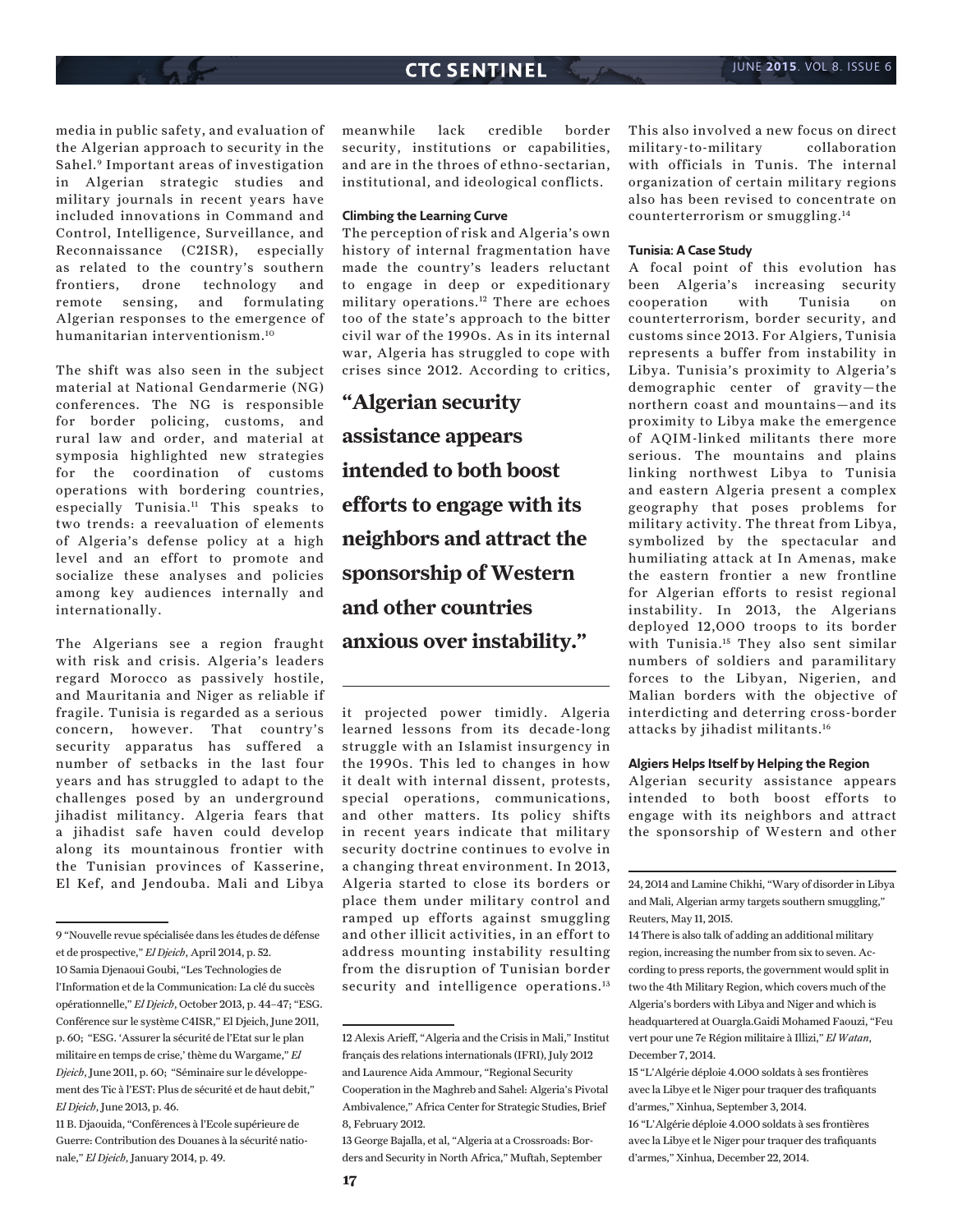countries anxious over instability in Libya and elsewhere. The Tunisians have also received support from Western militaries, with the United States for example tripling its security assistance to Tunisia in 2015 and planning to give the country major non-Nato ally status.17 18 Yet true to form, Algeria continues to closely guard its role in the region and remains wary of too much Western involvement. Algeria's leaders likely also see close collaboration with Tunisia as a way to avoid potential Western intervention in either Tunisia or Libya, after widespread criticism of the light touch they used in the Mali

**"Yet true to form, Algeria continues to closely guard its role in the region and remains wary of too much Western involvement."**

crisis, which ended with French military intervention. The Algerian military continues to stress in its messaging that the Algerian state remains committed to "the peaceful resolution of conflicts" without foreign, especially Western, intervention.<sup>19</sup>

## **A Security Vacuum Encourages Cooperation**

This regional security cooperation extends to other issues such as organized crime and smuggling. The Algerians

and Tunisians both regard low-level smuggling as something that must be tolerated to some degree in order to short circuit popular discontent, but which can aid their enemies. As a result, the military attempts to limit the growth and operations of organized criminal groups, but will not root it out entirely. After the 2011 revolution, Tunisia's demoralized internal security services melted away from the frontier and its intelligence networks along the border collapsed, contributing to an explosion in illicit trade. The boom allowed new trabendistes (smugglers) to emerge, in both Tunisia and Algeria. <sup>20</sup>

Unsurprisingly, some of AQIM's surrogates took advantage of the security vacuum and boom in smuggling to move into western Tunisia from eastern Algeria. Applying a strategy honed in Algeria, AQIM surrogates have so far targeted only military and security targets, especially those that originate outside of their main area of operations. Groups such as the Uqba Ibn Nafa'a Brigade, which reportedly has links to both AQIM and Ansar al-Sharia in Tunisia, are controlled by AQIM's commanders in Algeria and draw Tunisian recruits and support.<sup>21</sup> This process heightened Algerian concerns over the development of a new safe haven in western Tunisian that could enable militant operations inside Algeria.

At the same time, the return of Tunisian jihadists from Syria and Libya has boosted the country's threat profile. In the summer of 2014, the Tunisian Army suffered its largest number of casualties ever, when AQIM militants ambushed and killed 15 soldiers and wounded 20 more in a raid on checkpoints near Jebel Chaambi.<sup>22</sup> Militants continue to target Tunisian National Guards, police, and soldiers in Kasserine, El Kef, Jendouba, and other Tunisian provinces bordering Algeria.<sup>23</sup>

#### **The Changing Threat Environment**

A common regional perception of threat emerged during 2013 and 2014. Crises in Mali, Syria, and Libya have also changed Tunisian perspectives (even among moderate Islamists), particularly as youth from Tunisia flocked to participate in jihadist movements in Syria, Mali, and Libya with some returning with deadlier skills and deeper ties to regional terror groups. Political assassinations, suicide bombings, and killings of soldiers

**"AQIM's surrogates took advantage of the security vacuum...to move into western Tunisia from eastern Algeria."**

and police in western and northern Tunisia by AQIM-linked militants have increased support for wider counterterrorism cooperation and a more assertive security service. <sup>24</sup>

The Tunisian government's crackdown on supposedly non-violent jihadist groups like Ansar al-Shariah in Tunisia since 2013 has driven the country's youth-driven militant subculture further underground or into Libya and spurred an increasingly violent low-level insurgency in the area along the country's western border.<sup>25</sup> Hardline jihadists have divided themselves among camps loyal to AQIM and those that back the Islamic State.<sup>26</sup> Some

<sup>17 &</sup>quot;U.S. pledges \$60 million to aid Tunisian Army's war on terror," World Tribune, September 2 2014. and Suzanne Malveaux, "President Obama pledges aid to Tunisia," CNN, May 22, 2015.

<sup>18</sup> Danica Simans, "NPS Helps Northern Africa Improve Border Security through Series of Workshops," Naval Post Graduate School, March 13, 2014. 19 H. G. Sihem, "L'Algerie et le règlement pacifique des conflits: Constante immuable," *El Djeich*, April 2015, pp. 23–25. This article presents the principles of Algerian foreign policy and includes text of part of a speech by Algerian President Abdelaziz Bouteflika commemorating Algeria's Victory Day in its war for independence from France, which highlights comments reiterating "the support and solidarity of Algeria with the brotherly and neighborly people of Tunisia," apparently a reference to Algerian mediation in Tunisia's political crisis last year and ongoing security cooperation.

<sup>20 &</sup>quot;Tunisia's Borders: Jihadism and Contraband," International Crisis Group," N°148, November 28, 2013. 21 Aaron Zelin, Andrew Lebovich, and Daveed Gartenstein-Ross, "Al-Qa`ida in the Islamic Maghreb's Tunisia Strategy," *CTC Sentinel*, 6:6, 2013.

<sup>22 &</sup>quot;Tunisian soldiers killed in attack near Algerian border," BBC.com July 17, 2014.

<sup>23</sup> Bouazza Ben Bouazza, "Militants kill 4 Tunisian national guard troops," Associated Press, February 18, 2015.

<sup>24</sup> Stephano Torelli, "Tunisia's Elusive Jihadist Network," *Terrorism Monitor*, 11:12, June 2013.

<sup>25 &</sup>quot;Tunisia's Borders (II): Terrorism and Regional Polarisation," International Crisis Group, N°41, October 21, 2014.

<sup>26</sup> Aaron Zelin, "Between the Islamic State and al-Qaeda in Tunisia," International Centre for the Study of Radicalisation (ISCAR), Insight, May 11, 2015.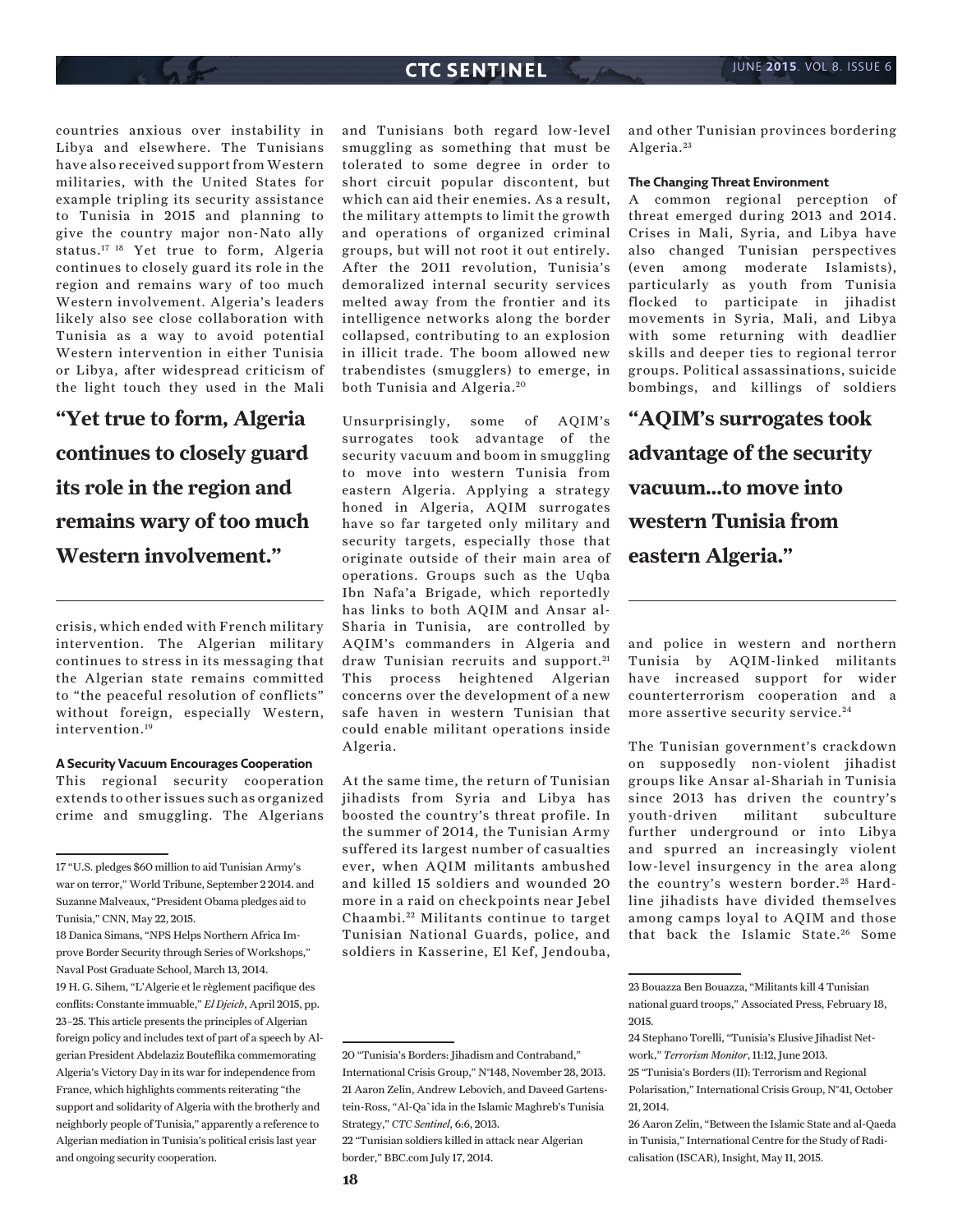AQIM units operating in Algeria and Tunisia have reportedly shifted their allegiance to the Islamic State following that group's initial claims for incidents such as the kidnapping of a French mountaineer east of Algiers in 2014 and its expansion in Libya.<sup>27</sup> However, the extent to which such units have benefited in terms of capacity and recruitment remains unclear.

**"Algerian cooperation with Tunisia has focused on targeting AQIM-linked militants in Jebel Chaambi and cracking down on smuggling networks."**

#### **Regional Efforts**

Political crises and the deteriorating security environment in Tunisia prompted Algeria's leaders to intervene and boost security cooperation as much as they could. They helped mediate between the Ennahdah government and its opponents in 2013. At the end of 2012, the two countries signed a border security agreement, facilitating joint patrols and operations. And in January 2013, Algerian, Tunisian, and Libyan representatives met at Ghadames in northwestern Libya to coordinate border security, though Libya's contributions were hampered by political crises and Tripoli's weak control of militias operating on its frontiers. <sup>28</sup>

Algerian cooperation with Tunisia has focused on targeting AQIM-linked militants in Jebel Chaambi and cracking down on smuggling networks.<sup>29</sup> Much

of Algiers's engagement with Tunis has focused on drawing attention to militant activity on their common frontier, which Tunisian security forces have tended to see as a secondary threat compared to the southeastern border with Libya.<sup>30</sup>

"There are reports of the Algerians providing training to Tunisia's elite troops, with Tunisian leaders seeking out Algeria's expertise in dealing with jihadist groups. Both sides have exchanged multiple high-level defense delegations in the last two years.<sup>31</sup> In 2013, the two governments established a joint intelligence unit and in 2014 they reached an agreement on border security coordination. Meanwhile, Algerian press reports hint that operational coordination may have led to Algerian military participation in joint operations inside Tunisia, despite official denials.<sup>32</sup> This cooperation is best symbolized by the Algerian-Tunisian Joint Commission, whose military component has been especially active in recent years. <sup>33</sup>

Many in the Tunisian military and security services see assistance

31 "Tunisia, Algeria agree to step up co-operation in tourism, trade and security," Agence Tunis Afrique Presse, May 17, 2015. "Tunisian people grateful to Algeria for its solidarity," Algérie Presse Service, May 9, 2014.

33 Kaci Racelma, "Tunisia, Algeria Join Efforts to Com-

and training from the Algerians as essential. 34 Tunisia's security services are overextended, demoralized (especially law enforcement), and illprepared for the low-intensity violence brought on by jihadist youth movements and AQIM elements that have emerged since 2011. The Tunisians must adapt tactically and structurally to address the threats posed by the jihadist groups operating in their country. As part of

**"Many in the Tunisian military and security services see assistance and training from the Algerians as essential. Tunisia's security services are overextended, demoralized (especially law enforcement), and illprepared."**

that process, Tunisian Army, Air Force, and intelligence delegations have made repeated visits to Algiers recently. <sup>35</sup> Tunisian National Guard and special operations leaders have, for example, studied the training and tactics of the Algerian Gendarmerie's elite Rapid Intervention Detachments, as well as

bat Growing Terror Threat," Al-Monitor, May 2, 2013 and "Algeria-Tunisia Joint Commission: Security and development high on agenda," Algérie Presse Service, February 8, 2014.

<sup>27</sup> Melanie Matarese, "Le ralliement d'Al Mourabitoune à l'EI pose des questions sur le sort de Belmokhtar," El Watan, May 15, 2015. M. Aziz, "Daech recrute dans les prisons algériennes," *El Watan*, May 29, 2015 28 Ali Shuaib, "Libya, Algeria and Tunisia to step up border security," Reuters, January 12, 2013. 29 Mokrane Ait Ouarabi, Attentats terrorists en Tunisie:

l'engagement de l'armée algérienne," *El Watan*, August 4, 2014.

<sup>30</sup> Tunisian security and political leaders have tended to view security threats as emanating toward the coast either from abroad or from the country's desert south. This has been due in part to expanding instability in Libya and threats related to small arms proliferation and illicit migration. At the same time, many security elites view threats to the country as threats to the country's more developed coastal region, home to most of Tunisia's economically vital tourism industry. This has led to some neglect of security threats in parts of the interior west and in coastal urban areas seen as less likely to produce or be targeted by terrorist threats. Recent incidents and attacks in Tunis, such as the Bardo National Museum attack in March and escalating insurgent activities in Kasserine, El Kef, Sidi Bouzid, and Jendouba governorates has contributed to shifts in this perspective.

<sup>32</sup> Mokrane Ait Ouarabi, Attentats terrorists en Tunisie: l'engagement de l'armée algérienne," August 4, 2014, *El Watan* and "Une cellule de renseignement tuniso-algérienne pour arrêter les terroristes de Châambi," Mosaique FM, August 3, 2013.

<sup>34</sup> Youssef Cherif, "Tunisia's Foreign Policy: A Delicate Balance," Atlantic Council, March 23, 2015 35 See for example: "Le président Bouteflika reçoit le chef du gouvernement tunisien," *El Djeich*, December 2012, p. 6; "Audiences du chef d'état-major de l'ANP: Le chef d'état-major des armées tunisiennes," El Djeich, December 2012, p. 7; "Délégations militaires étrangère s en Algérie: Tunisie," *El Djeich*, August 2013, p. 9; "Délégations militaires étrangères en Algérie: Tunisie," *El Djeich*, January 2015, p. 18.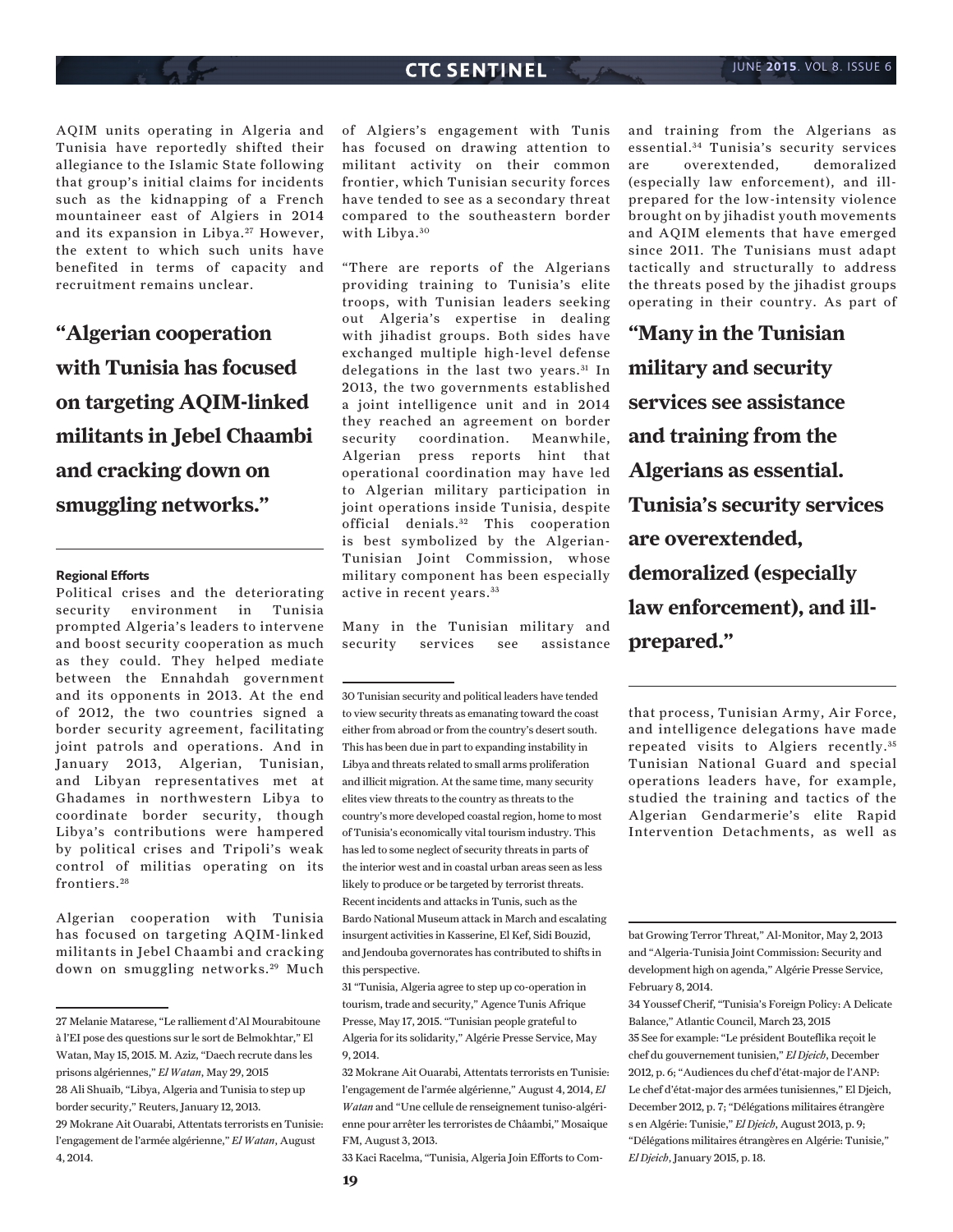Algerian criminology and forensics labs. <sup>36</sup>

There are problems, however, despite the push to cooperate. Algiers has reportedly been the driving force for the intensified relations, reportedly causing some anxiety in Tunis. There is also significant distrust. While longterm relationships between Algerian and the Tunisian intelligence services remained relatively intact after 2011, some military collaboration suffered in the wake of the revolution, given that the Tunisian Army had to compensate for the weakness of the Interior Ministry during those events.<sup>37</sup> At the same time, communication between the Algerian and Tunisian security forces has generally been hierarchical and slow, despite efforts to formalize lowerlevel border security and customs collaboration.

Algerian institutions and leaders also distrusted Tunisia's transitional government, led by the moderate Islamist party Ennahdah. Ennahdah's leadership was just as suspicious of their Algerian counterparts.<sup>38</sup> These concerns were usually attributed to Ennahdah cadres' view of Algeria as a meat grinder for Islamists, based on the treatment of Islamists by the Algerian military during the 1990s, experiences which were communicated to Ennahda leaders in Europe at the time through a well developed Islamist grapevine. <sup>39</sup>

At the same time, some Algerian elites feared that Tunisia's democratic transition might inspire Algerian groups to emulate their overthrow of a longstanding regime. Many press reports and rumors since 2011 depicted Tunisia as a kind of overflowing cauldron of fanaticism, bearded, stone-throwing youth, and general crisis.40 On the other hand, some in Tunisia fear that Algeria

might come to dominate Tunisia, due to its significantly larger size and reports that Algerian leaders have requested Tunisian authoritites notify them ahead of any defense-related agreements with other countries.<sup>41</sup>

Press reports have mentioned concerns among unnamed high level officers in Tunisia<sup>42</sup> that Algeria may exert influence over armed groups operating in Tunisia using the penetration and manipulation tactics for which the DRS is well known. Whatever the case, Tunisia-Algeria military-to-military and intelligence cooperation appears be a fact of life as a result of escalating tension within Tunisia itself, the

**"Some Algerian elites feared that Tunisia's democratic transition might inspire Algerian groups to emulate their overthrow of a longstanding regime."**

fragmentation of Libya's political and security institutions, and the largely unbridled expansion of the jihadist presence in Libya.

#### **Conclusion**

These shifts in Algerian policy reflect responses to strategic surprises and setbacks for Algerian and international security policy over the last four years. The key response from the Algerian state has been an attempt to cope with an unraveling security environment by beefing up its internal and border defense posture and bilateral security arrangements with key neighboring countries, such as Tunisia. The ruling elite in Algiers hopes that enhanced border security measures and deeper military-to-military cooperation with neighboring countries will narrow gaps that lead to the kind of strategic surprises that emerged from the upheavals of 2011 through 2013. It also appears to believe that closer ties with countries like Tunisia will help compensate for the lack of a coherent security sector in Libya. As the region becomes increasingly unstable, Algeria's leaders appear more prepared to pursue their security targets and promote regime sustainability through collaboration with regional militaries that share their goals.

*Kal Ben Khalid is a Washington, D.C. based North Africa analyst and research consultant. He is the author of the northwest Africa-focused blog, The Moor Next Door. The views expressed here are his alone.*

<sup>36 &</sup>quot;Délégations militaires étrangères en Algérie: Tunisie," *El Djeich*, May 2015, p. 15.

<sup>37 &</sup>quot;Tunisia's Borders: Jihadism and Contraband," International Crisis Group," N°148, November 28, 2013. 38 Youssef Cherif, "Tunisia's Foreign Policy: A Delicate Balance," Atlantic Council. March 23, 2015. 39 Ibid. "Tunisia's Foreign Policy: A Delicate Balance." 40 Z. Aniss, "Des groupes extrémistes cèdent à la tentation de la violence: La menace djihadiste plane sur le pays," *El Watan*, February 6, 2013.

<sup>41</sup> Youssef Cherif, "Tunisia's Foreign Policy: A Delicate Balance," Atlantic Council, March 23, 2015. 42 Tam Hussein, "Tunisia's Militant Struggle," The Majalla, August 1, 2013.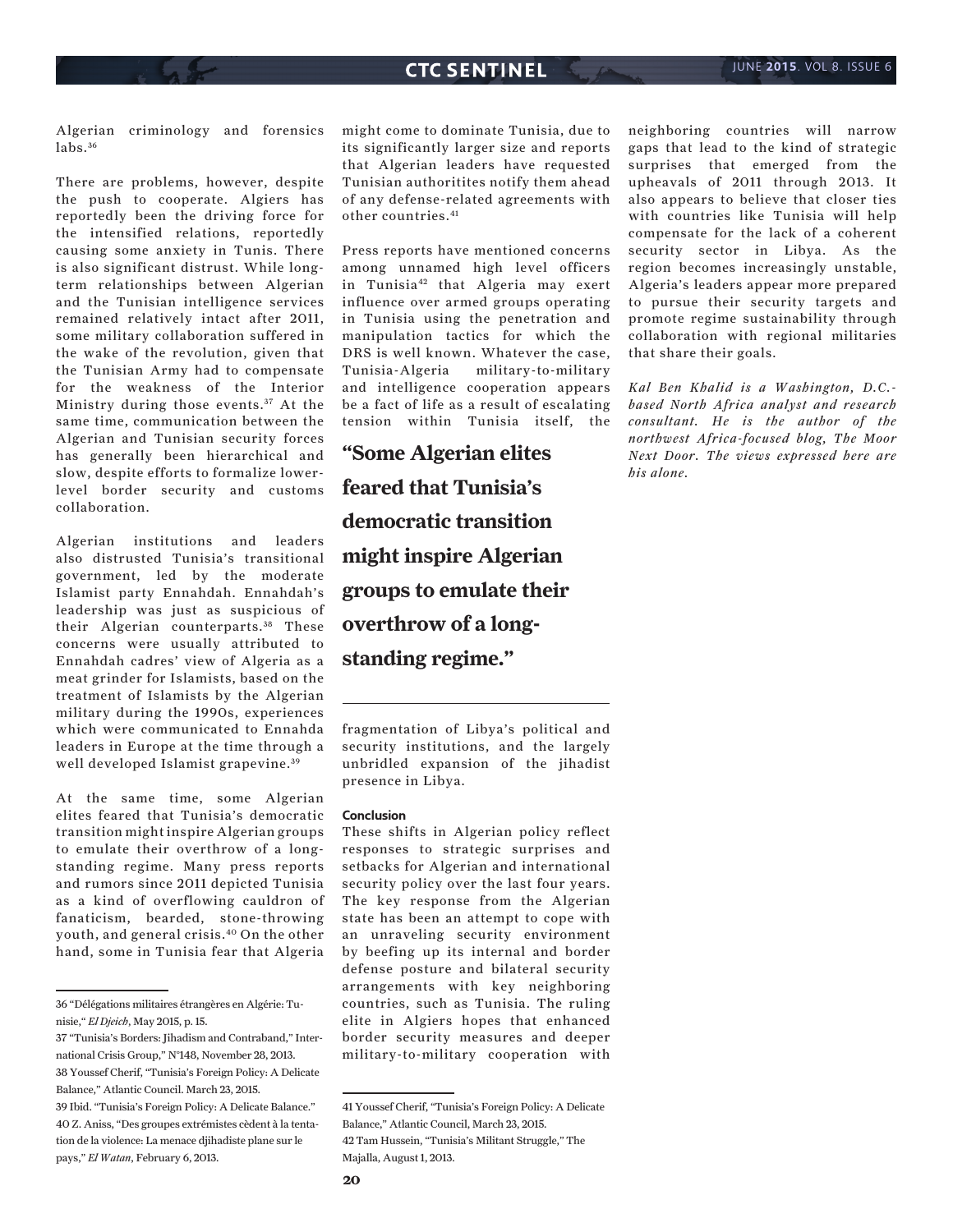## **Haunted by their Past: Kurds and the Islamic State**

Hoshang Waziri and Lydia Wilson

after sweeping victories in Syria and Iraq in June and July 2014 that brought them ever closer to Baghdad, the Islamic State suddenly changed course in August, turning east toward Iraq's Kurdish region. The Kurds were taken by surprise. In the resulting scramble, the peshmergas retreated ahead of the snowballing, rapid advance of the jihadists, leaving tens of thousands of Yazidis around Sinjar and Christians in the Nineveh plains to flee or be captured.<sup>1</sup> Islamic State forces eventually swept through the Makhmour and Gwer regions, reaching within 20 kilometers of the Kurdish capital, Erbil.<sup>2</sup>

Two things were clear at that point: the Kurds were not prepared to face such a serious military offensive, nor had they seen it coming. Apart from some involvement in the 2003 U.S.-led invasion, Iraqi Kurds had not used arms collectively and intensively since the brutal civil war of the 1990s known in Kurdish memory as the *brakujie* (Brother Killings). What was less obvious was that the divisions that had driven the violence 20 years ago have also been reawakened. The jihadists' assault has revived the rivalry between the two main political parties, the Kurdish Democratic Party (KDP, led by the Kurdish President Masoud Barzani) and the Patriotic Union of Kurdistan (PUK, led by Jalal Talabani), and their respective military wings. The renewed enmity is deepening internal Kurdish

divisions and swelling the territorial ambitions of each side.

This article explores the apparent failure to overcome these historical divisions, despite a common and formidable enemy, and shows how tensions are growing rather than receding. The analysis underlines the sheer complexity facing policymakers. Any move to help the Kurds in their fight against the Islamic State must be weighed against the danger of stoking tensions through counterproductive

**"The Islamic State's military success had also reawakened those same divisions. The jihadists' assault has revived the rivalry between the two main Kurdish political parties."**

decisions. Additionally, the analysis highlights the limitations of not considering the complexity of the Kurdish political environment. Using the term "the Kurds" in strategic discussions on this issue is not helpful given the divisions there and the possibility of worsening an already precarious situation.

#### **Background**

The tensions in Iraqi Kurdistan can be dated back to just after World War II. In August 1946, one year after Kurdish leader Qazi Muhammad established the KDP in Iranian Kurdistan, the Iraqi branch of the KDP was founded in Baghdad by a group of intellectuals and officers.<sup>3</sup> Mullah Mustafa Barzani (the father of current Kurdish president Masoud Barzani), one of the top generals involved in establishing the first Kurdish independent Republic,4 was made the honorary president of the party while Hamza Abdullah, one of the original party's founders, was elected as the secretary general.

In 1951, a young intellectual from the city of Sulaimayiah, Ibrahim Ahmad, succeeded in recruiting most of the Iraqi Kurdish leftists and nationalists into the KDP. In March 1951, the second party congress was held, and Barzani's wing lost to Ibrahim Ahmad who was elected Secretary General. In 1958, Barzani returned from exile in the Soviet Union. Soon after, he began to interfere in party affairs which led to repeated conflicts with other members of the politburo, especially with Ibrahim Ahmad.<sup>5</sup> Eventually, in April 1964, the political bureau stripped Barzani of his authority. In response Barzani successfully expelled Ibrahim Ahmad, and other key members from the party.6 The rivalry between these two men, with Barzani representing rural, tribal society, and Ahmad coming from an urban background, $^7$  is still present in the current political landscape.

The next important step came on June 1, 1975, when Jalal Talabani (current leader of the PUK, and Ibrahim Ahmed's son-in-law) announced with others including Iraq's current President D. Fouad Masoum, and current Change Movement leader Nawsherwan Mustafa—the formation of the PUK. The launch of the PUK was the beginning of a split in Iraqi Kurdistan that led to outright violence from the late 1970s through the 1980s, and again in the 1990s.

The *brakujie* of the 1990s started after the first Gulf War when the international community enforced a no-fly zone over the Kurdish region of Iraq. De facto independence led quickly in 1992 to the first elections in this

<sup>1</sup> Euronews, "Iraq: Fleeing Yazidis and Christians Face Desperate Plight," August 10, 2014. Isabel Coles and Saif Sameer, "Islamic State Advances on Yezidis on Iraq's Sinjar Mountain," Reuters, "Video shows scale of Yazidi Suffering on Iraq's Mount Sinjar," *Daily Telegraph*, June 11, 2014.

<sup>2</sup> See, for example, an interview with Chief of Staff Fuad Hussein, "Senior Kurdistan Official: IS Was at Erbil's Gates; Turkey Did Not Help," *Rudaw*, September 16, 2014.

<sup>3</sup> For more on modern Kurdish history, see David McDowall, *A Modern History of the Kurds* (New York: IB Taurus, 2004), and Michael Gunter, *Historical Dictionary of the Kurds* (Lanham: Scarecrow Press, 2004).

<sup>4</sup> The Muhabad Republic

<sup>5</sup> For more detail see Martin van Bruinessen, "Major Kurdish Organisations of Iraq," in *Middle East Report*, 16:141 (July/August, 1986), the Middle East Research and Information Project. FORMAT 6 Gareth Stansfield, *Iraqi Kurdistan: Political Development and Emergent Democracy* (London: Routledge, 2003), p. 72.

<sup>7</sup> Ibid, McDowall.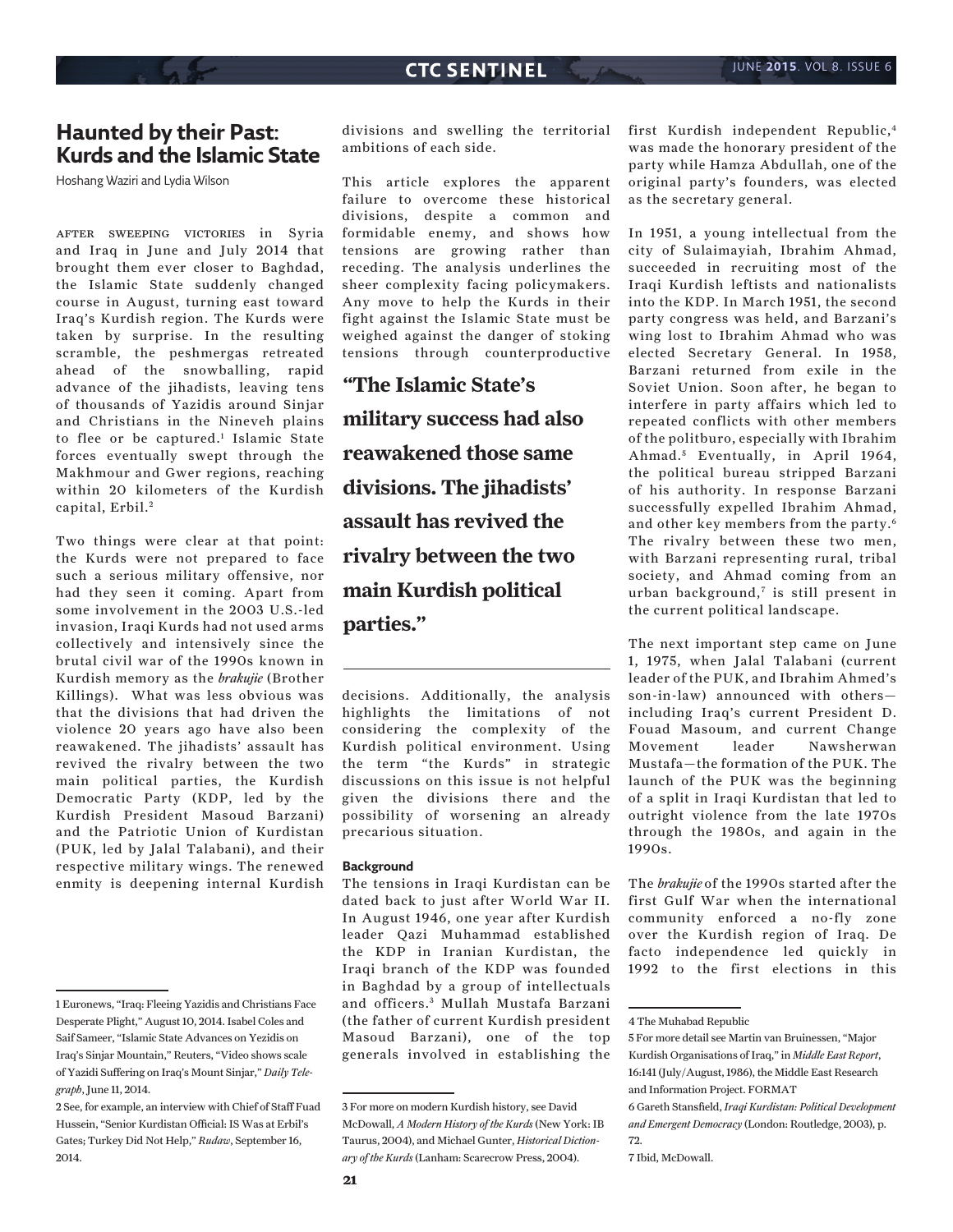newly hopeful region. But the results were too close to call for either party, leading to a catastrophically sharp division not only in the political and administrative system but also within the social fabric of Kurdish society itself, producing a highly fragmented society and leading inexorably towards a bloody civil war that continued for more than four years.8 One sign of the renewed tensions has been the revival of the term "50/50," which originally appeared after the 1992 election and was later used to describe the rigid and

**"There is still no unified army in Iraqi Kurdistan, despite the existence of a Ministry of Peshmergas in the Kurdistan Regional Government (KRG)."**

scrupulously even power-sharing deal that helped resolve the *brakujie*. 9 Kurds, as the current disputes show very clearly, have still not recovered from that divisive election.

#### **The War with the Islamic State**

One clear sign of the ongoing divisions is the state of the Kurdish military. There is still no unified army in Iraqi Kurdistan, despite the existence of a Ministry of Peshmergas in the Kurdistan Regional Government (KRG) led by Mustafa Sayid Qadir, who is a member of the Change Party, a party with no military wing. In conversation,10 he reported that the over 1,050-kilometer-long front between the Kurds and the Islamic State is divided into eight operations. The west side is mostly controlled by KDP peshmergas, while the east side is controlled by PUK peshmergas.

At the frontline region of Makhmour, 45 kilometers southwest of Erbil, we spoke to an official from the security (Asaysh) forces, who described the division. "The war front from Sinjar, on the Iraqi Syrian border, to Mala Abdullah, a village in Kirkuk, is under the command of the KDP; from Mala Abdullah to Jalawla and Khanaqeen on the Iranian borders is under the command of the PUK," he said.11 This territorial division based on political allegiances cuts the front into almost two equal parts, and replicates the "50/50" mechanism used to divide Kurdistan between the two main political parties after the civil war.

The lack of a single, unified central command was illustrated along the front lines in the early stages of the campaign against the Islamic State by the sight of troops, offices, and outposts displaying party flags instead of national Kurdish flags (no Iraqi flags are seen in this region). Unilateral claims of victory are common and have led to increasing tensions, and even outright military reversals. One example illustrates the chronic lack of unity. A Kurdish fighter, a member of the presidential guard, reported that in August, a squabble over claims of victory resulted in the PUK commander ordering all his forces to leave Jalawla soon after helping to liberate the city. A day later, with the remaining KDP forces in disarray, Islamic State fighters retook Jalawla, taking the opportunity to thoroughly booby trap the city. When the peshmergas recaptured the town in November, there were many needless deaths from explosive devices.<sup>12</sup>

#### **Article 140 and Claims for Independence**

The divisions do not stop with the frontline. Even more ominous for Iraqi Kurds are the lack of consensus and the power struggles over major issues such as independence, relations with the central Iraqi government in Baghdad, and regional and international alliances. Article 140 in the Iraqi constitution of 200513 is a key example of the tension. It promised a referendum on the issue of Kirkuk, leaving it up to the residents there whether they would remain under the central Baghdad government or secede to the KRG. The referendum was set for November 2007, but it has been postponed several times, the victim of political convenience for both Erbil and Baghdad.

In late June 2014, President Masoud Barzani congratulated the people of Kirkuk, announcing from the city that Article 140 was dead and that Kirkuk's status was defacto resolved without

**"Even more ominous for Iraqi Kurds are the lack of consensus and the power struggles over major issues such as independence, relations with the central Iraqi government, and regional and international alliances."**

a referendum.14 In response, Kirkuk Governor Najmaddin Karim publicly disagreed in a July 8 interview with the PUK newspaper *Kurdistani Nwe*, saying he still supported a referendum.15

The disputed territories are part of the much larger issue of independence for Iraqi Kurdistan. Masoud Barzani has been vocal on this issue, most recently in his May visit to Washington DC. (The U.S. administraton remains firmly opposed to that outcome, responding to Barzani's requests for support by renewing its commitment to "a united, federal, and democratic Iraq."16) Some

<sup>8</sup> Ibid, Stansfield.

<sup>9</sup> Ibid, Stansfield.

<sup>10</sup> Personal interview with Minister of Peshmergas Mustafa Sayid Qadir, November 2014.

<sup>11</sup> Personal interview, anonymous Asaysh official, November 2014.

<sup>12</sup> Personal interview with Minister of Peshmergas Mustafa Sayid Qadir, November 2014, in which he described booby-trapped refrigerator doors, soft drink cans, and even Qur'ans.

<sup>13</sup> Iraq Constitution available at www.iraqinationality. gov.iq/attach/iraqi\_constitution.pdf.

<sup>14 &</sup>quot;President Barzani: We'll Make Kirkuk an Example of Religious and Ethnic Coexistence," *Rudaw*, June 27, 2014.

<sup>15 &</sup>quot;Najmadeen Kareem: This new situation is a golden opportunity but not free of risks," *Kurdistani Nwe*, August 7, 2014.

<sup>16</sup> Guy Taylor, "Kurdish leader says his people will one day declare independence," *Washington Times*, May 6,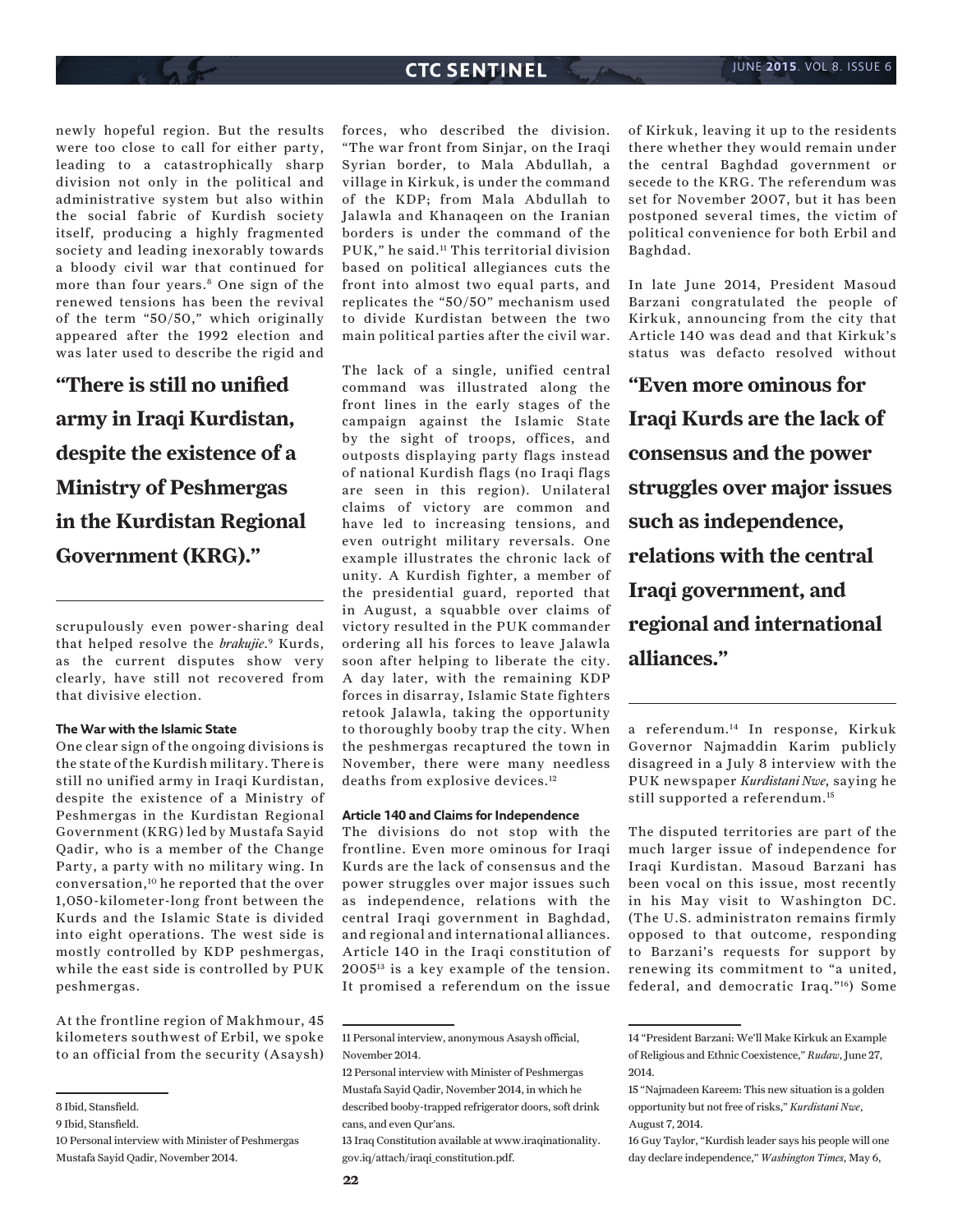KDP members, however, claim that some PUK figures would oppose an independent Kurdish state if it were to be declared by a member of the Barzani family.17

#### **Regional Implications**

One of the main concerns regarding an independent Kurdistan relates to future regional involvement, specifically how the rivalry between Iran and Turkey would play out. Both countries have significant Kurdish populations that are also struggling for more rights. Both nations have sought political and economic influence in Iraqi Kurdistan dating back to the *brakujie*, with Turkey

**"One of the main concerns regarding an independent Kurdistan relates to future regional involvement, specifically how the rivalry between Iran and Turkey would play out."**

continuing to support the KDP, while Iran retains its links to the PUK.

The strong ties between the KDP and Turkey have raised concerns among some PUK officials that Turkey would dominate a future independent Kurdistan. For example, KRG Prime Minister Nechirvan Barzani in Time magazine in 2012, described Turkey as "a door of hope."18 On the other hand, Iran appears to have been gaining

#### 2015.

18 Jay Newton-Small, "An Interview with Nechirvan Barzani: Will There Be an Independent Kurdistan?," *Time*, December 21, 2012.

influence within the PUK, thanks in part to its good relations with the Shi'adominated government in Baghdad and the infighting resulting from the increasing absence of ailing PUK leader, Jalal Talabani. In late 2013, for example, Adel Mourad, one of the PUK's founding members, publicly favored Iran's involvements over that of Turkey or Saudi Arabia in the affairs of Kurdistan and Iraq.19

#### **The PKK: An Added Complication**

The final complication that must be factored into the KRG's uneasy web of tensions that has been exposed by the Islamic State's military successes is Turkey's Kurdistan Workers' Party (PKK). The PKK has been on the international terrorism list since the 1980s, yet it has been one of the most effective forces countering the Islamic State. It was, for example, responsible for the Islamic State's defeat at Makhmour, and the opening of a humanitarian escape corridor from Mount Sinjar after the KRG's forces had withdrawn. 20 President Barzani himself visited PKK officials in Makhmour and thanked them, a move that risked the KDP's relationship with Turkey.<sup>21</sup> The PKK has also clashed with another group of armed Kurds, the KDP of Iran, over control of territory, most recently on May 24, 2015.

#### **Future Tensions**

There are clear and recent signs that that these multiple tensions are causing problems. On April 5, 2015, for example, security forces in Dohuk, which is dominated by the KDP, arrested the Yazidi leader Hayder Shasho, who is a member of the PUK central council and the commander of the "Shangal [Sinjar] Protection Forces." He was released a week later with no charges, but the episode angered PUK members and widened the gulf between the two parties at a critical juncture.

There are also increasingly strident debates over the constitution ahead of the August election. President Masoud Barzani has been in power since July 2005, and his original eight-year term had already been extended by two years in 2013 via a parliamentary motion. This extra time expires on August 19, but there is still no clear indication of how a power transition will occur. The KRG could not face this at a worse time given the fighting with the Islamic State and the apparent divisions among Kurdish groups.

**"The final complication that must be factored into the KRG's uneasy web of tensions that has been exposed by the Islamic State's military successes is Turkey's Kurdistan Workers' Party."**

Chief of Staff Fuad Hussein recently announced that the presidential election has been set for August  $20$ <sup>22</sup> although the legal and constitutional setting for these elections are by no means clear, and continue to be debated by the parties. Barzani may have already exceeded his term as KRG president, yet his KDP party claims that the current situation requires he stay in power. 23 Members of Parliament (MPs) from other parties submitted a bill to change the system of governance from a presidential to a parliamentary system, but all 38 KDP members boycotted the session at which the bill was discussed, provoking more tensions. 24 KDP MPs

<sup>17</sup> See, for example, "Hemn Hawrami: PUK should not allow some people to remove their Party from the Kurdish consensus," *Awene*, July 5, 2014. The Barzani family currently occupy the positions of president (Masoud), prime minister (Nechirvan, Masoud's nephew), head of security (Masrur, Masoud's son), and various other military and political posts, and also owns large portions of the infrastructure such as mobile phone networks (Sirwan, Masoud's nephew).

<sup>19 &</sup>quot;PUK official supports Iran's role in Kurdistan and attacks US and Turkey," *Ekurd Daily*, October 30, 2013. 20 Dominique Soguel, "Terrorist or ally? A Kurdish militia joins the fight against the Islamic State," *The Christian Science Monitor*, August 22, 2014. Christoph Reuter, "The Drama of Sinjar: Escaping the Islamic State in Iraq," *Der Speigel*, August 18, 2014.

<sup>21 &</sup>quot;Masoud Barzani visits PKK Forces in Makhmour," Kurd Press, August 14, 2014.

<sup>22 &</sup>quot;Kurdistan Region sets Aug 20 date for Presidential Election," *Rudaw*, June 13, 2015.

<sup>23 &</sup>quot;KDP says Iraqi Kurdistan requires Massoud Barzani to stay in office," *Ekurd Daily,* June 10, 2015. 24 "KDP boycotts Iraqi Kurdistan parliament session

over presidency law," *Ekurd Daily*, June 23, 2015.